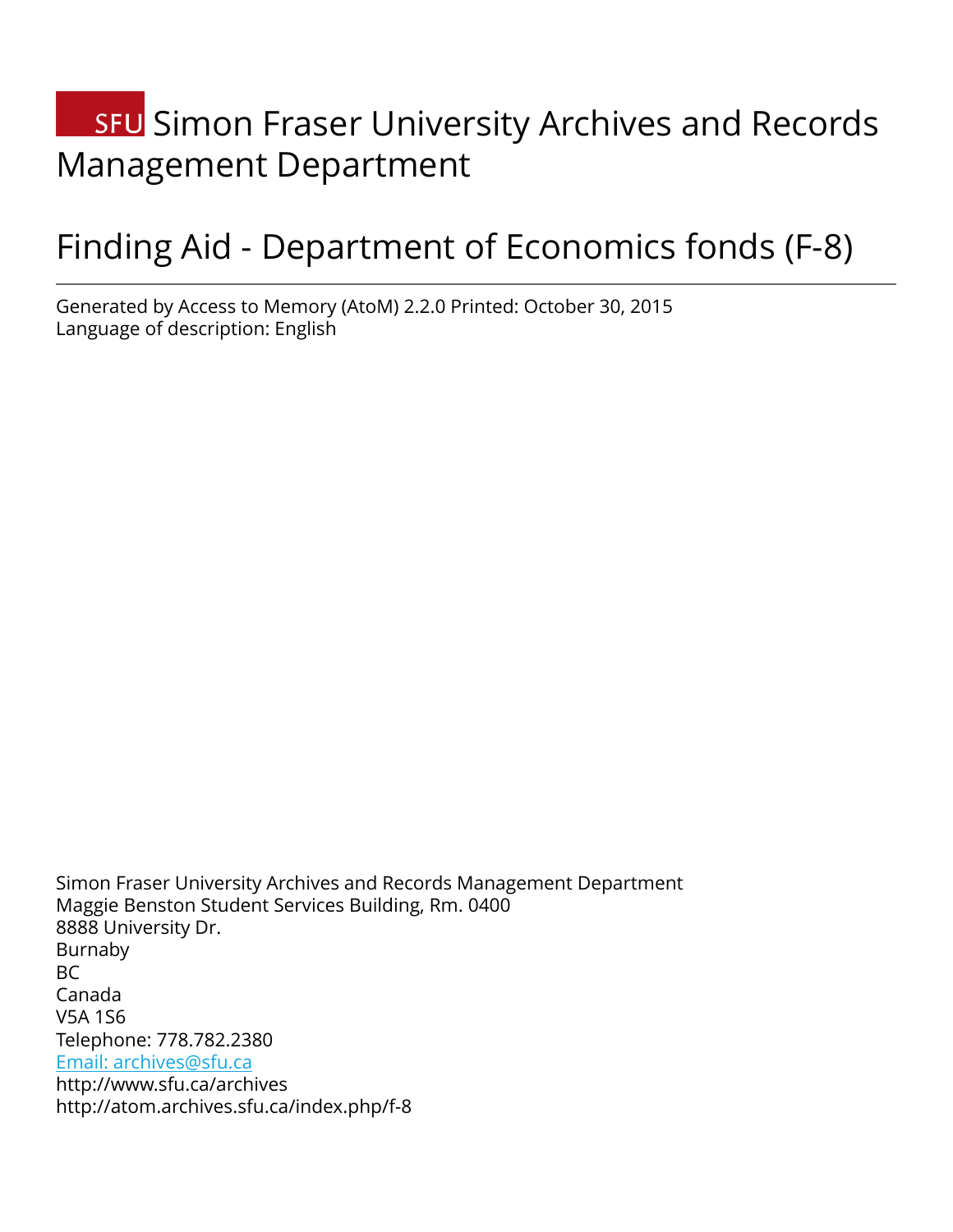## Table of contents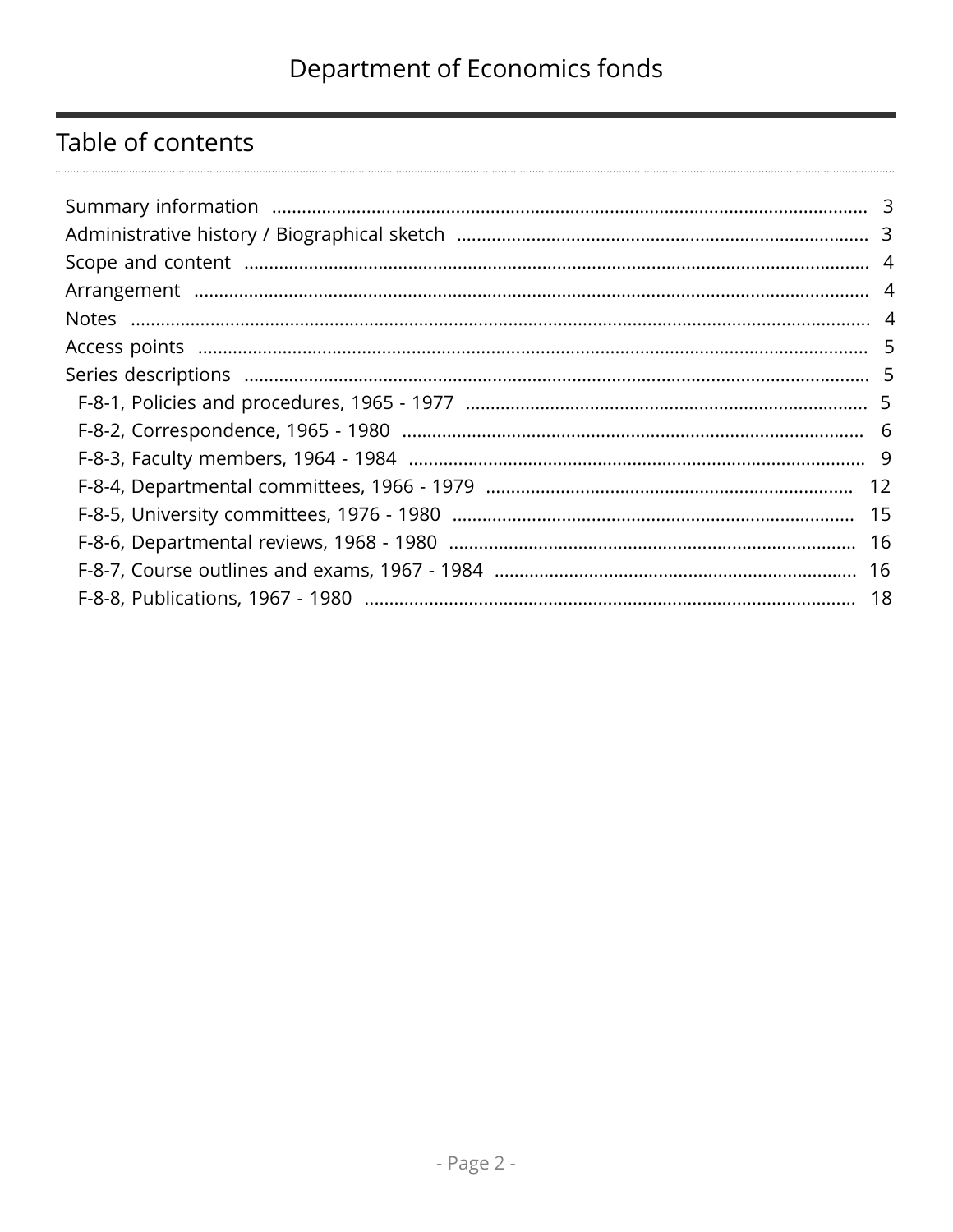<span id="page-2-0"></span>

| Repository:                                     | Simon Fraser University Archives and Records Management<br>Department |
|-------------------------------------------------|-----------------------------------------------------------------------|
| Title:                                          | Department of Economics fonds                                         |
| ID:                                             | $F-8$                                                                 |
| Date:                                           | 1964 - 1984 (date of creation)                                        |
| Physical description:                           | 3.88 m of textual records                                             |
| Dates of creation,<br>revision and<br>deletion: |                                                                       |

## <span id="page-2-1"></span>Administrative history / Biographical sketch

#### Note

The Department of Economics and Commerce was established by the Board of Governors in February 1964, and began to offer courses within the Faculty of Arts leading to B.A., M.A., and Ph.D. degrees when the University opened in 1965. The Department was responsible, through its Head, for the promotion of research and the development and delivery of programs in the fields of economics and commerce.

The Department expanded rapidly in size, growing from an initial 5 faculty members in 1965 to 52 in 1979. During this period it had greatly expanded its program offerings, including the important addition of a Master of Business Administration program in 1968. In September 1979 the Department underwent a re-organization, when it was subsumed by the new School of Business Administration and Economics in the Faculty of Arts. The School consisted of two departments: Business Administration and Economics. The School existed only until November 1981, when a separate Faculty of Business Administration was established. The Department of Economics has continued to exist in the Faculty of Arts. The Department was administered by a Chair and departmental committees, whose number and composition changed over time. The Chair was responsible for the overall administration of the Department, and reported to the Dean of Arts. In addition to its departmental committees, the Department adopted in 1969 a Constitution and By-laws for its Graduate Program in Economics. It stated that the Program would have three committees: the Graduate Studies Committee, the Curriculum Committee, and the Admissions Committee.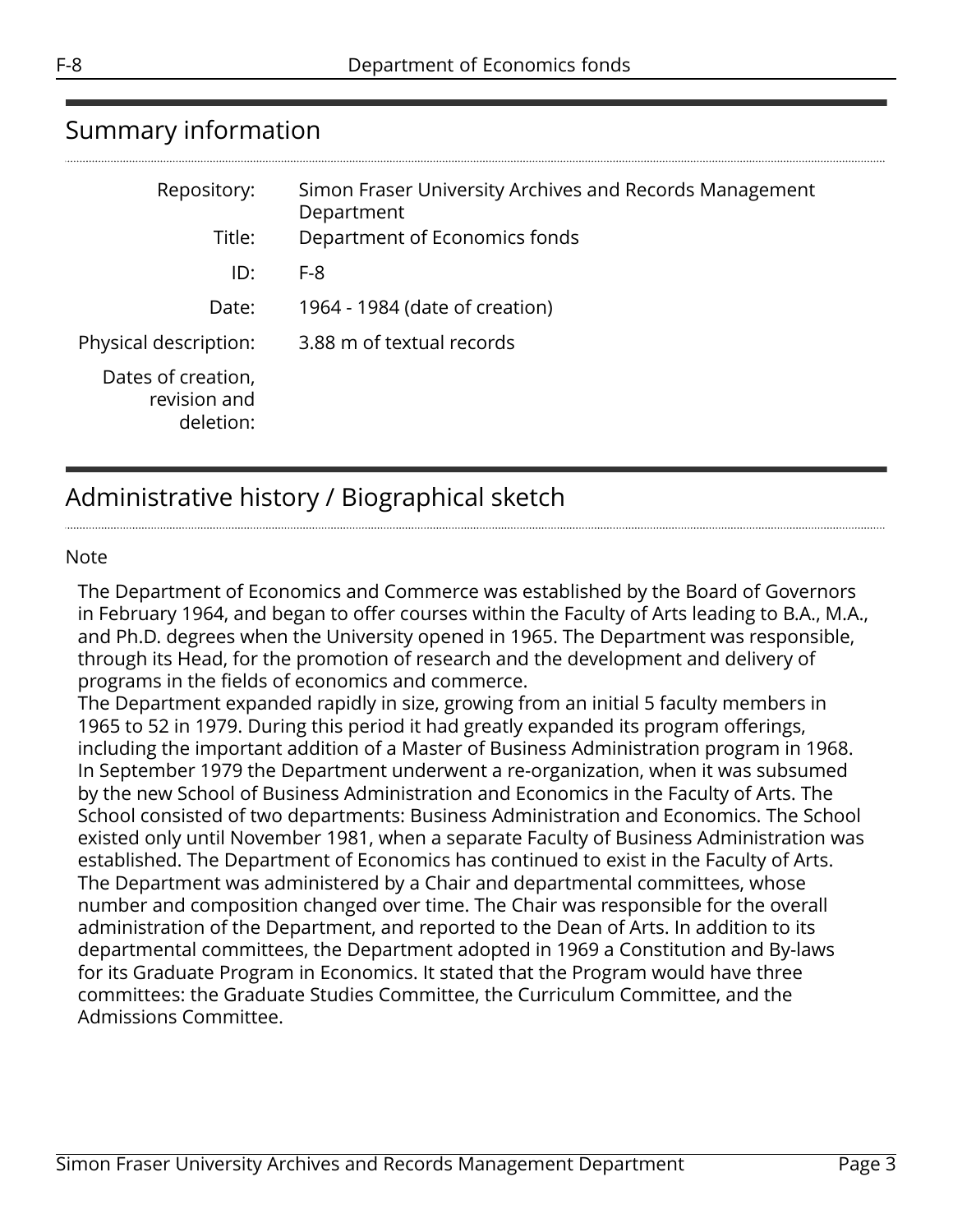## <span id="page-3-0"></span>Scope and content

The fonds of the Department of Economics consists of records created and received in the course of the administration of the department and the carrying out of its functions of providing instruction and promoting research. The activities documented include policy and procedures development; the planning, initiation and administration of curricula and programs; departmental and faculty meetings; faculty salary, appointment, promotion and tenure deliberations; departmental reviews; and the publication of reports. The types of documents include meeting agenda and minutes, correspondence, course outlines and examinations, case files, memoranda, and reports.

## <span id="page-3-2"></span>Notes

#### Title notes

Source of title proper: Title of the fonds is based on the name of the body

### Immediate source of acquisition

The records were transferred in a number of accessions from the Department of Economics in the early 1980s.

#### <span id="page-3-1"></span>Arrangement

The titles and arrangement of series and subseries were provided by the archivist.

#### Restrictions on access

Some files may contain personal or confidential information. Access to these files may be restricted as required by law. Files marked 'pending review' must be reviewed by an archivist prior to release, and as a result of the review access restrictions may apply. Please see the file lists and consult the archivist for more details.

### Finding aids

File lists are available.

### Related material

For more information on the Department of Economics consult the following fonds:

- Faculty of Business Administration fonds, F-42
- Institute of Fisheries Analysis fonds, F-240
- inventory of the Faculty of Arts fonds, F-2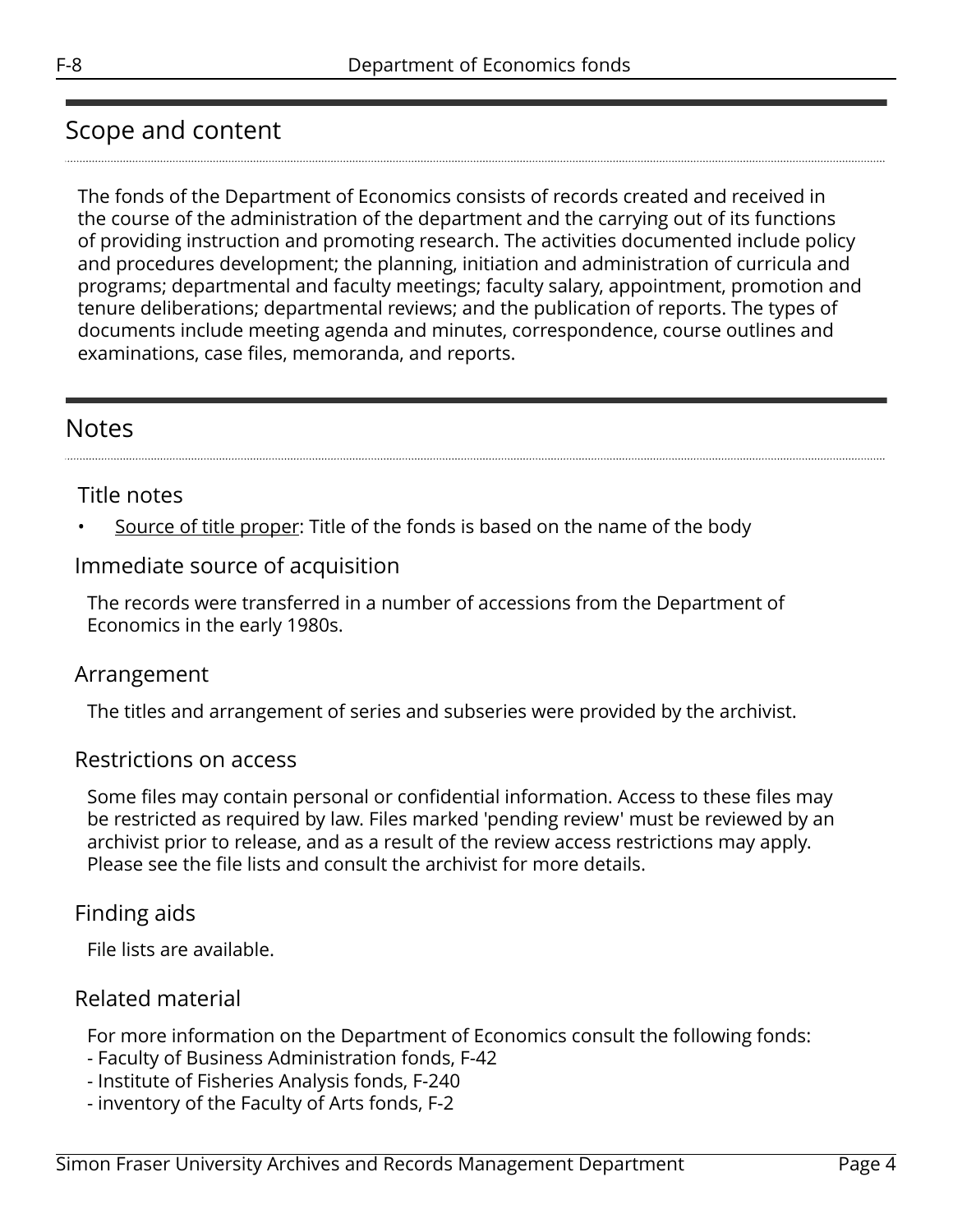### Accruals

Additional material has been accessioned but not yet processed (as of September 2002: 5.67 m., 1975-1995). Please consult the archivist for information about using these materials; restrictions may apply. Further accruals are expected.

### Other notes

- Publication status: published
- Level of detail: Full
- Status description: Revised

## <span id="page-4-0"></span>Access points

- Hoyt, George C. (subject)
- Okuda, Kenji (subject)
- Schoner, Bertram (subject)
- Copes, Parzival (subject)
- Munro, John M. (subject)
- Herzog, John P. (subject)

## <span id="page-4-1"></span>Series descriptions

## <span id="page-4-2"></span>Series F-8-1: Policies and procedures

Date: 1965 - 1977 (date of creation)

Scope and content:

Series consists of records generated in the development of Department policies and procedures . It includes memoranda, policies and procedures.

Physical description: 3 cm of textual records

#### Restrictions on access:

Some files may contain personal or confidential information. Access to these files may be restricted as required by law. Files marked 'pending review' must be reviewed by an archivist prior to release, and as a result of the review access restrictions may apply. Please see the file lists and consult the archivist for more details.

Finding aids:

A file list is available.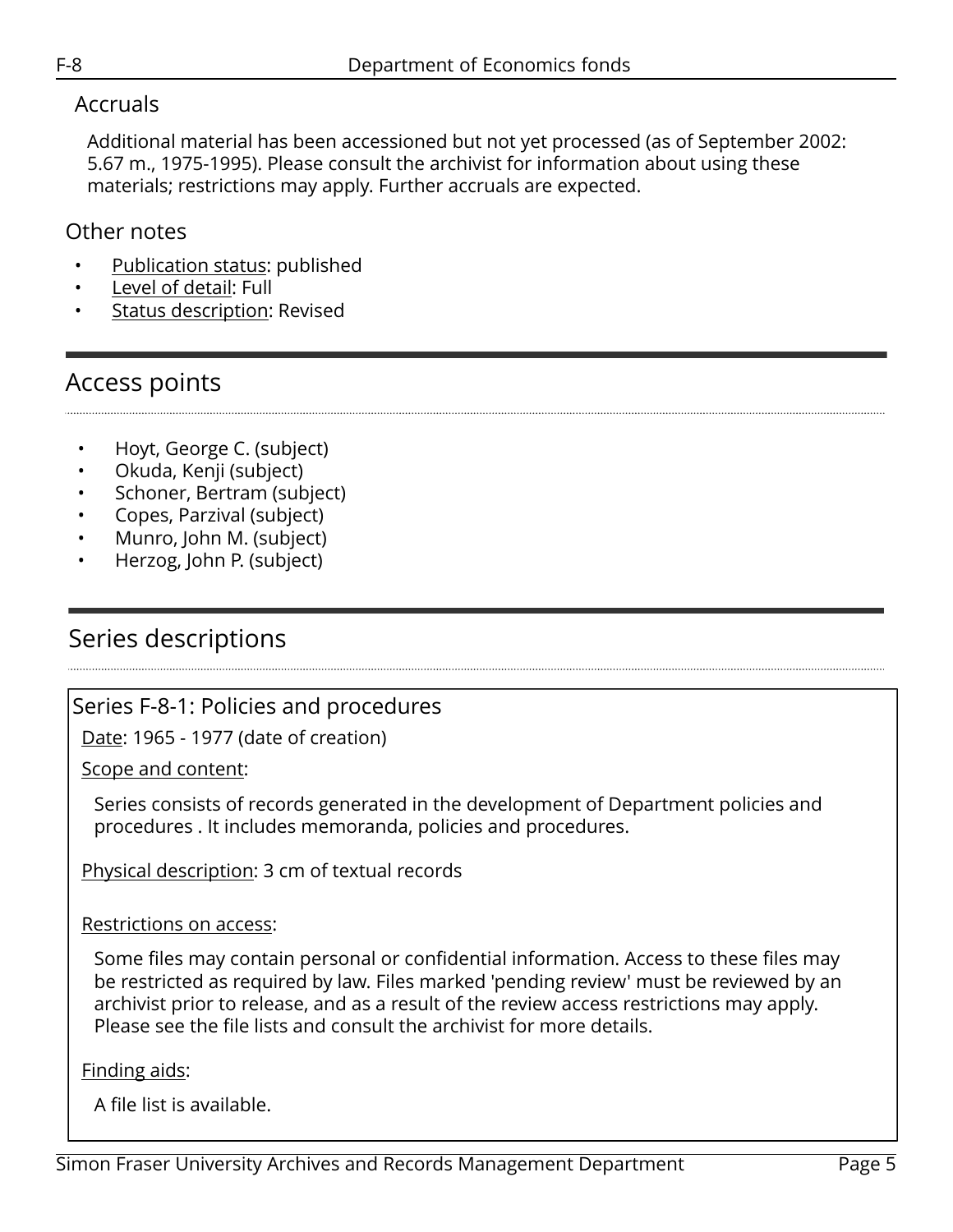<span id="page-5-0"></span>

| File / item list                                 |                                                                                                                    |             |                |           |  |
|--------------------------------------------------|--------------------------------------------------------------------------------------------------------------------|-------------|----------------|-----------|--|
| Ref code                                         | <b>Title</b>                                                                                                       | Dates       | Access status  | Container |  |
| $F-8-1-0-0-1$                                    | File - Departmental planning                                                                                       | 1965 - 1969 | Pending review | $8 - 1$   |  |
| $F-8-1-0-0-2$                                    | File - Constitution and by-laws                                                                                    | 1969 - 1977 | Pending review | $8 - 1$   |  |
| $F-8-1-0-0-3$                                    | File - Policies and procedures                                                                                     | 1973 - 1975 | Pending review | $8 - 1$   |  |
| Series F-8-2: Correspondence                     |                                                                                                                    |             |                |           |  |
| Date: 1965 - 1980 (date of creation)             |                                                                                                                    |             |                |           |  |
|                                                  |                                                                                                                    |             |                |           |  |
| Scope and content:                               |                                                                                                                    |             |                |           |  |
|                                                  | Series consists of correspondence received and sent by the Department Chair. It<br>includes memoranda and reports. |             |                |           |  |
|                                                  | Physical description: 1.01 m of textual records                                                                    |             |                |           |  |
| Restrictions on access:                          |                                                                                                                    |             |                |           |  |
|                                                  | Some files may contain personal or confidential information. Access to these files may                             |             |                |           |  |
|                                                  | be restricted as required by law. Files marked 'pending review' must be reviewed by an                             |             |                |           |  |
|                                                  | archivist prior to release, and as a result of the review access restrictions may apply.                           |             |                |           |  |
|                                                  | Please see the file lists and consult the archivist for more details.                                              |             |                |           |  |
|                                                  |                                                                                                                    |             |                |           |  |
|                                                  | File / item list                                                                                                   |             |                |           |  |
| Ref code                                         | <b>Title</b>                                                                                                       | Dates       | Access status  | Container |  |
| Sub-series F-8-2-1: Chronological correspondence |                                                                                                                    |             |                |           |  |
|                                                  |                                                                                                                    |             |                |           |  |
|                                                  | Date: 1969 - 1978 (date of creation)                                                                               |             |                |           |  |
|                                                  | Physical description: 75 cm of textual records                                                                     |             |                |           |  |
|                                                  |                                                                                                                    |             |                |           |  |
|                                                  |                                                                                                                    |             |                |           |  |
|                                                  | File / item list                                                                                                   |             |                |           |  |
| Ref code                                         | Title                                                                                                              | Dates       | Access status  | Container |  |
| $F-8-2-1-0-1$                                    | File - Chronological correspondence                                                                                | 1969        | Pending review | $8 - 1$   |  |
| $F-8-2-1-0-2$                                    | File - Chronological correspondence                                                                                | 1970        | Pending review | $8 - 1$   |  |
| $F-8-2-1-0-3$                                    | File - Chronological correspondence                                                                                | 1970        | Pending review | $8 - 1$   |  |
| $F-8-2-1-0-4$                                    | File - Chronological correspondence                                                                                | 1970        | Pending review | $8 - 1$   |  |
| $F-8-2-1-0-5$                                    | File - Chronological correspondence                                                                                | 1970        | Pending review | $8 - 1$   |  |
| $F-8-2-1-0-6$                                    | File - Chronological correspondence                                                                                | 1971        | Pending review | $8 - 1$   |  |
| $F-8-2-1-0-7$                                    | File - Chronological correspondence                                                                                | 1971        | Pending review | $8 - 2$   |  |
| $F-8-2-1-0-8$                                    | File - Chronological correspondence                                                                                | 1971        | Pending review | $8 - 2$   |  |
| $F - 8 - 2 - 1 - 0 - 9$                          | File - Chronological correspondence                                                                                | 1971        | Pending review | $8 - 2$   |  |
| $F-8-2-1-0-10$                                   | File - Chronological correspondence                                                                                | 1971        | Pending review | $8 - 2$   |  |
| $F-8-2-1-0-11$                                   | File - Chronological correspondence                                                                                | 1971        | Pending review | $8 - 2$   |  |
| $F-8-2-1-0-12$                                   | File - Chronological correspondence                                                                                | 1972        | Pending review | $8 - 2$   |  |
| $F-8-2-1-0-13$                                   | File - Chronological correspondence                                                                                | 1972        | Pending review | $8 - 2$   |  |
| $F-8-2-1-0-14$                                   | File - Chronological correspondence                                                                                | 1972        | Pending review | $8 - 2$   |  |
| $F-8-2-1-0-15$                                   | File - Chronological correspondence                                                                                | 1972        | Pending review | $8 - 3$   |  |
| $F-8-2-1-0-16$                                   | File - Chronological correspondence                                                                                | 1972        | Pending review | $8 - 3$   |  |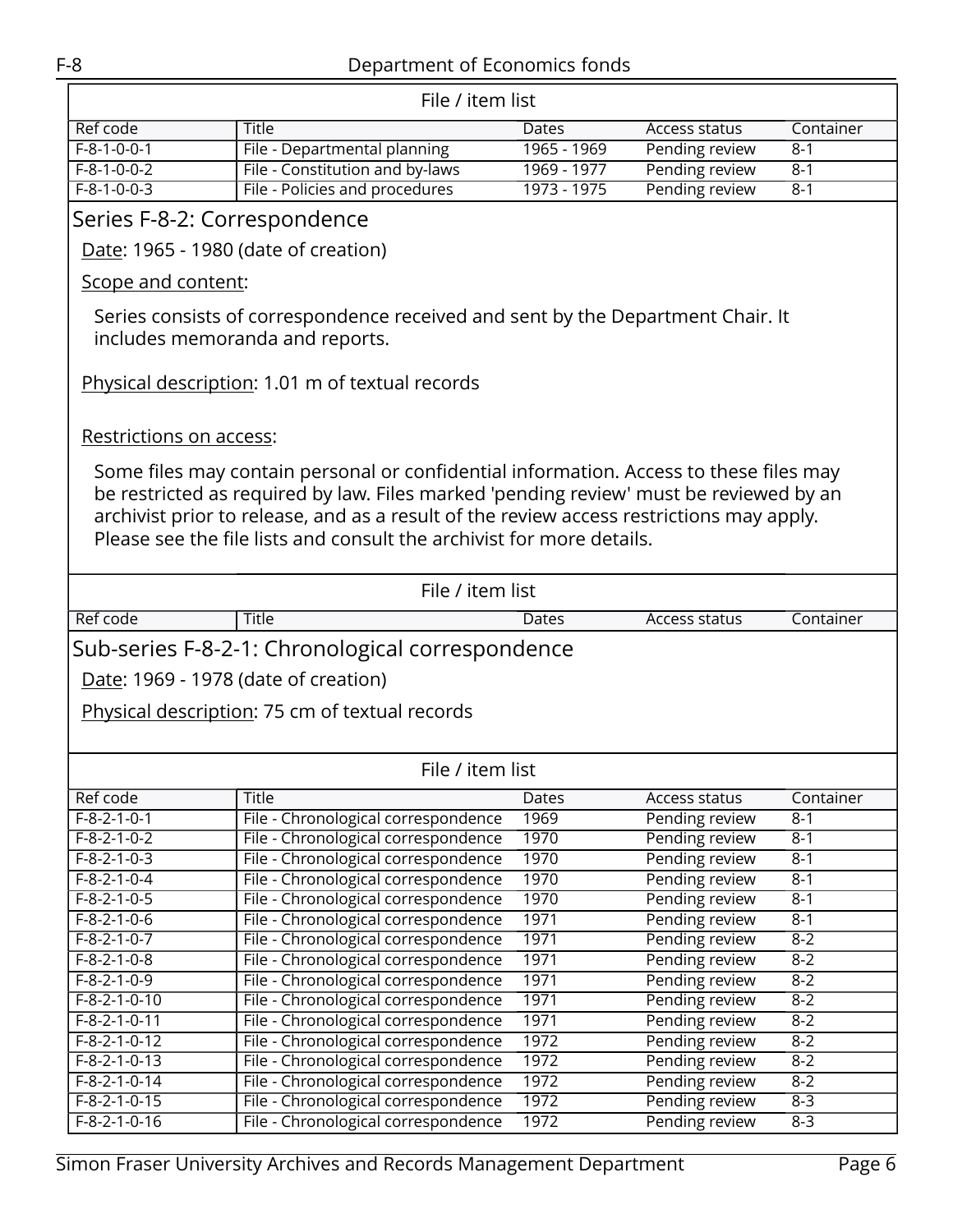| $F-8-2-1-0-17$           | File - Chronological correspondence | 1972 | Pending review | $8 - 3$ |
|--------------------------|-------------------------------------|------|----------------|---------|
| $F-8-2-1-0-18$           | File - Chronological correspondence | 1972 | Pending review | $8 - 3$ |
| $F - 8 - 2 - 1 - 0 - 19$ | File - Chronological correspondence | 1972 | Pending review | $8 - 3$ |
| $F-8-2-1-0-20$           | File - Chronological correspondence | 1973 | Pending review | $8 - 3$ |
| $F-8-2-1-0-21$           | File - Chronological correspondence | 1973 | Pending review | $8 - 3$ |
| $F-8-2-1-0-22$           | File - Chronological correspondence | 1973 | Pending review | $8 - 3$ |
| $F-8-2-1-0-23$           | File - Chronological correspondence | 1973 | Pending review | $8 - 3$ |
| $F-8-2-1-0-24$           | File - Chronological correspondence | 1973 | Pending review | $8 - 4$ |
| $F-8-2-1-0-25$           | File - Chronological correspondence | 1973 | Pending review | $8 - 4$ |
| $F-8-2-1-0-26$           | File - Chronological correspondence | 1973 | Pending review | $8 - 4$ |
| $F-8-2-1-0-27$           | File - Chronological correspondence | 1973 | Pending review | $8 - 4$ |
| $F-8-2-1-0-28$           | File - Chronological correspondence | 1973 | Pending review | $8 - 4$ |
|                          | (confidential)                      |      |                |         |
| $F-8-2-1-0-29$           | File - Chronological correspondence | 1974 | Pending review | $8 - 4$ |
| $F-8-2-1-0-30$           | File - Chronological correspondence | 1974 | Pending review | $8-4$   |
| $F-8-2-1-0-31$           | File - Chronological correspondence | 1974 | Pending review | $8 - 4$ |
| $F-8-2-1-0-32$           | File - Chronological correspondence | 1974 | Pending review | $8 - 4$ |
| $F-8-2-1-0-33$           | File - Chronological correspondence | 1974 | Pending review | $8 - 4$ |
| $F-8-2-1-0-34$           | File - Chronological correspondence | 1974 | Pending review | $8 - 5$ |
| $F-8-2-1-0-35$           | File - Chronological correspondence | 1974 | Pending review | $8 - 5$ |
| $F-8-2-1-0-36$           | File - Chronological correspondence | 1974 | Pending review | $8 - 5$ |
| $F-8-2-1-0-37$           | File - Chronological correspondence | 1974 | Pending review | $8 - 5$ |
| F-8-2-1-0-38             | File - Chronological correspondence | 1974 | Pending review | $8 - 5$ |
|                          | (confidential)                      |      |                |         |
| $F-8-2-1-0-39$           | File - Chronological correspondence | 1975 | Pending review | $8 - 5$ |
| $F-8-2-1-0-40$           | File - Chronological correspondence | 1975 | Pending review | $8 - 5$ |
| $F-8-2-1-0-41$           | File - Chronological correspondence | 1975 | Pending review | $8 - 5$ |
| $F-8-2-1-0-42$           | File - Chronological correspondence | 1975 | Pending review | $8 - 5$ |
| $F-8-2-1-0-43$           | File - Chronological correspondence | 1975 | Pending review | $8 - 5$ |
| $F-8-2-1-0-44$           | File - Chronological correspondence | 1976 | Pending review | $8-6$   |
| $F-8-2-1-0-45$           | File - Chronological correspondence | 1976 | Pending review | $8-6$   |
| $F-8-2-1-0-46$           | File - Chronological correspondence | 1976 | Pending review | $8 - 6$ |
| $F-8-2-1-0-47$           | File - Chronological correspondence | 1976 | Pending review | $8 - 6$ |
| $F-8-2-1-0-48$           | File - Chronological correspondence | 1976 | Pending review | $8 - 6$ |
| $F-8-2-1-0-49$           | File - Chronological correspondence | 1977 | Pending review | $8-6$   |
| $F-8-2-1-0-50$           | File - Chronological correspondence | 1977 | Pending review | $8-6$   |
| $F-8-2-1-0-51$           | File - Chronological correspondence | 1977 | Pending review | $8-6$   |
| $F-8-2-1-0-52$           | File - Chronological correspondence | 1977 | Pending review | $8-6$   |
| $F-8-2-1-0-53$           | File - Chronological correspondence | 1977 | Pending review | $8-6$   |
| $F-8-2-1-0-54$           | File - Chronological correspondence | 1977 | Pending review | $8 - 6$ |
| $F - 8 - 2 - 1 - 0 - 55$ | File - Chronological correspondence | 1977 | Pending review | $8 - 7$ |
| $F-8-2-1-0-56$           | File - Chronological correspondence | 1977 | Pending review | $8 - 7$ |
| $F-8-2-1-0-57$           | File - Chronological correspondence | 1978 | Pending review | $8 - 7$ |
| $F-8-2-1-0-58$           | File - Chronological correspondence | 1970 | Pending review | $8 - 1$ |

### Sub-series F-8-2-2: Memoranda

Date: 1965 - 1979 (date of creation)

## Physical description: 9 cm of textual records

Access points:

• Faculty of Arts and Social Sciences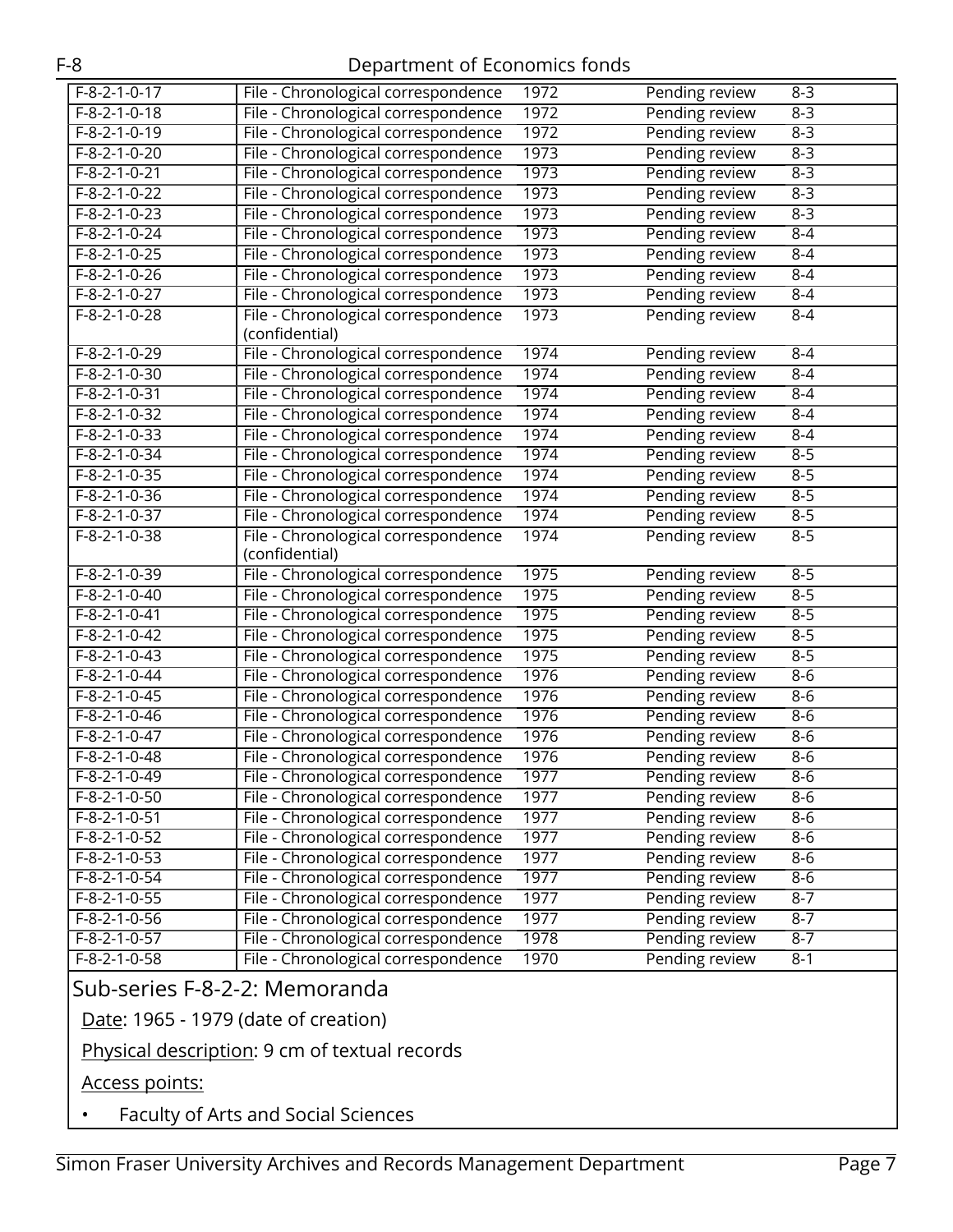#### • Office of the Vice-President, Academic and Provost

| File / item list        |                                 |             |                |           |
|-------------------------|---------------------------------|-------------|----------------|-----------|
| Ref code                | <b>Title</b>                    | Dates       | Access status  | Container |
| $F-8-2-2-0-1$           | File - Dean of Arts             | 1977 - 1979 | Pending review | $8 - 7$   |
| $F - 8 - 2 - 2 - 0 - 2$ | File - Dean of Arts Search      | 1976        | Pending review | $8 - 7$   |
|                         | Committee                       |             |                |           |
| $F-8-2-2-0-3$           | File - Vice-President, Academic | 1976 - 1979 | Pending review | $8 - 7$   |
| $F-8-2-2-0-4$           | File - Chairship                | 1966 - 1979 | Pending review | $8 - 7$   |
| $F-8-2-2-0-5$           | File - Chair's correspondence   | 1965 - 1974 | Pending review | $8 - 7$   |
| $F-8-2-2-0-6$           | File - Chair's correspondence   | 1975 - 1976 | Pending review | $8 - 7$   |
| $F-8-2-2-0-7$           | File - Chair's correspondence   | 1977 - 1979 | Pending review | $8 - 7$   |

### Sub-series F-8-2-3: Subject files

#### Date: 1967 - 1980 (date of creation)

Physical description: 13 cm of textual records

#### Access points:

- Center for Research in Security Prices
- Human Resources

#### Restrictions on access:

| File / item list                                  |                                                                      |             |                |           |
|---------------------------------------------------|----------------------------------------------------------------------|-------------|----------------|-----------|
| Ref code                                          | <b>Title</b>                                                         | Dates       | Access status  | Container |
| $F-8-2-3-0-1$                                     | File - Acute report - Rudrum/Page                                    | 1979 - 1980 | Pending review | $8 - 8$   |
| $F-8-2-3-0-2$                                     | File - Centre for Research in security<br>prices                     | 1977 - 1978 | Pending review | 8-8       |
| $F-8-2-3-0-3$                                     | File - Continuing education<br>programs                              | 1974 - 1979 | Pending review | $8 - 8$   |
| $F-8-2-3-0-4$                                     | File - Grade appeals - Commerce<br>478                               | 1971        | Pending review | $8 - 8$   |
| $F-8-2-3-0-5$                                     | File - Graduate program -<br>comprehensive exams                     | 1977        | Pending review | $8 - 8$   |
| $F-8-2-3-0-6$                                     | File - International students                                        | 1974 - 1977 | Pending review | $8 - 8$   |
| $F-8-2-3-0-7$                                     | File - Personnel                                                     | 1973 - 1980 | Pending review | 8-8       |
| $F-8-2-3-0-8$                                     | File - Program development                                           | 1976 - 1978 | Pending review | $8 - 8$   |
| $F-8-2-3-0-9$                                     | File - Proposed courses - law related                                | 1976 - 1980 | Pending review | 8-8       |
| $F-8-2-3-0-10$                                    | File - Training program for officials<br>of underdeveloped countries | 1967 - 1969 | Pending review | $8 - 8$   |
| $F-8-2-3-0-11$                                    | File - Undergraduate program                                         | 1979        | Pending review | 8-8       |
| $F-8-2-3-0-12$                                    | File - Youth employment program                                      | 1976 - 1978 | Pending review | $8-9$     |
| Sub-series F-8-2-4: Printed materials and reports |                                                                      |             |                |           |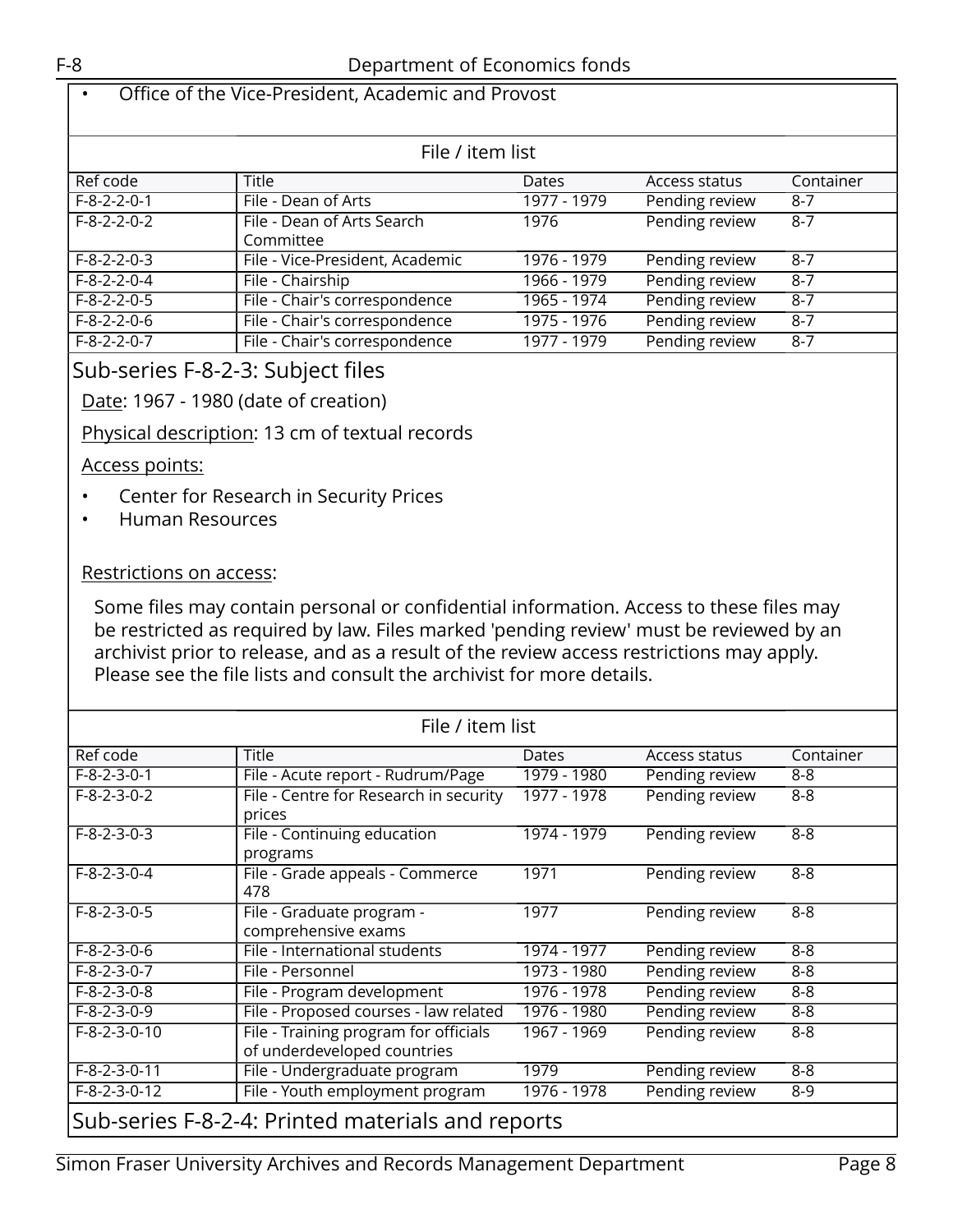#### Physical description: 3 cm of textual records

| File / item list |                                       |              |                |           |
|------------------|---------------------------------------|--------------|----------------|-----------|
| Ref code         | <b>Title</b>                          | <b>Dates</b> | Access status  | Container |
| F-8-2-4-0-1      | File - Discussion papers              | 1967 - 1971  | Pending review | 8-9       |
| F-8-2-4-0-2      | File - Printed material               | 1970 - 1971  | Pending review | $8-9$     |
| F-8-2-4-0-3      | File - Report on scholarly activities | 1965 - 1967  | Pending review | 8-9       |

#### <span id="page-8-0"></span>Series F-8-3: Faculty members

Date: 1964 - 1984 (date of creation)

#### Scope and content:

Series consists of records related to the appointment, salary, and tenure of faculty members, as well as research grants. It includes correspondence, curricula vitae, memoranda and reports.

Physical description: 1.48 m of textual records

#### Restrictions on access:

| File / item list |                        |             |                |           |
|------------------|------------------------|-------------|----------------|-----------|
| Ref code         | Title                  | Dates       | Access status  | Container |
| $F-8-3-0-0-1$    | File - Faculty members | 1980        | Pending review | $8 - 9$   |
| $F-8-3-0-0-2$    | File - Faculty - A     | 1969 - 1972 | Pending review | $8 - 9$   |
| $F-8-3-0-0-3$    | File - Faculty - B     | 1975        | Pending review | $8 - 9$   |
| $F-8-3-0-0-4$    | File - Faculty - B     | 1973 - 1975 | Pending review | $8-9$     |
| $F-8-3-0-0-5$    | File - Faculty - B     | 1965 - 1970 | Pending review | $8 - 9$   |
| $F-8-3-0-0-6$    | File - Faculty - B     | 1967 - 1973 | Pending review | $8 - 9$   |
| $F-8-3-0-0-7$    | File - Faculty - B     | 1970 - 1974 | Pending review | $8 - 9$   |
| $F-8-3-0-0-8$    | File - Faculty - B     | 1975 - 1979 | Pending review | $8 - 10$  |
| $F-8-3-0-0-9$    | File - Faculty - B     | 1975 - 1977 | Pending review | $8 - 10$  |
| $F-8-3-0-0-10$   | File - Faculty - B     | 1974 - 1976 | Pending review | $8 - 10$  |
| $F-8-3-0-0-11$   | File - Faculty - B     | 1969 - 1975 | Pending review | $8 - 10$  |
| $F-8-3-0-0-12$   | File - Faculty - B     | 1967 - 1974 | Pending review | $8 - 10$  |
| $F-8-3-0-0-13$   | File - Faculty - B     | 1968 - 1972 | Pending review | $8 - 10$  |
| $F-8-3-0-0-14$   | File - Faculty - B     | 1973 - 1974 | Pending review | $8 - 10$  |
| $F-8-3-0-0-15$   | File - Faculty - B     | 1972 - 1973 | Pending review | $8 - 10$  |
| $F-8-3-0-0-16$   | File - Faculty - B     | 1974 - 1975 | Pending review | $8 - 10$  |
| $F-8-3-0-0-17$   | File - Faculty - C     | 1974 - 1976 | Pending review | $8 - 10$  |
| $F-8-3-0-0-18$   | File - Faculty - C     | 1969 - 1974 | Pending review | $8 - 10$  |
| $F-8-3-0-0-19$   | File - Faculty - C     | 1976 - 1980 | Pending review | $8 - 10$  |
| F-8-3-0-0-20     | File - Faculty - C     | 1973 - 1975 | Pending review | $8 - 11$  |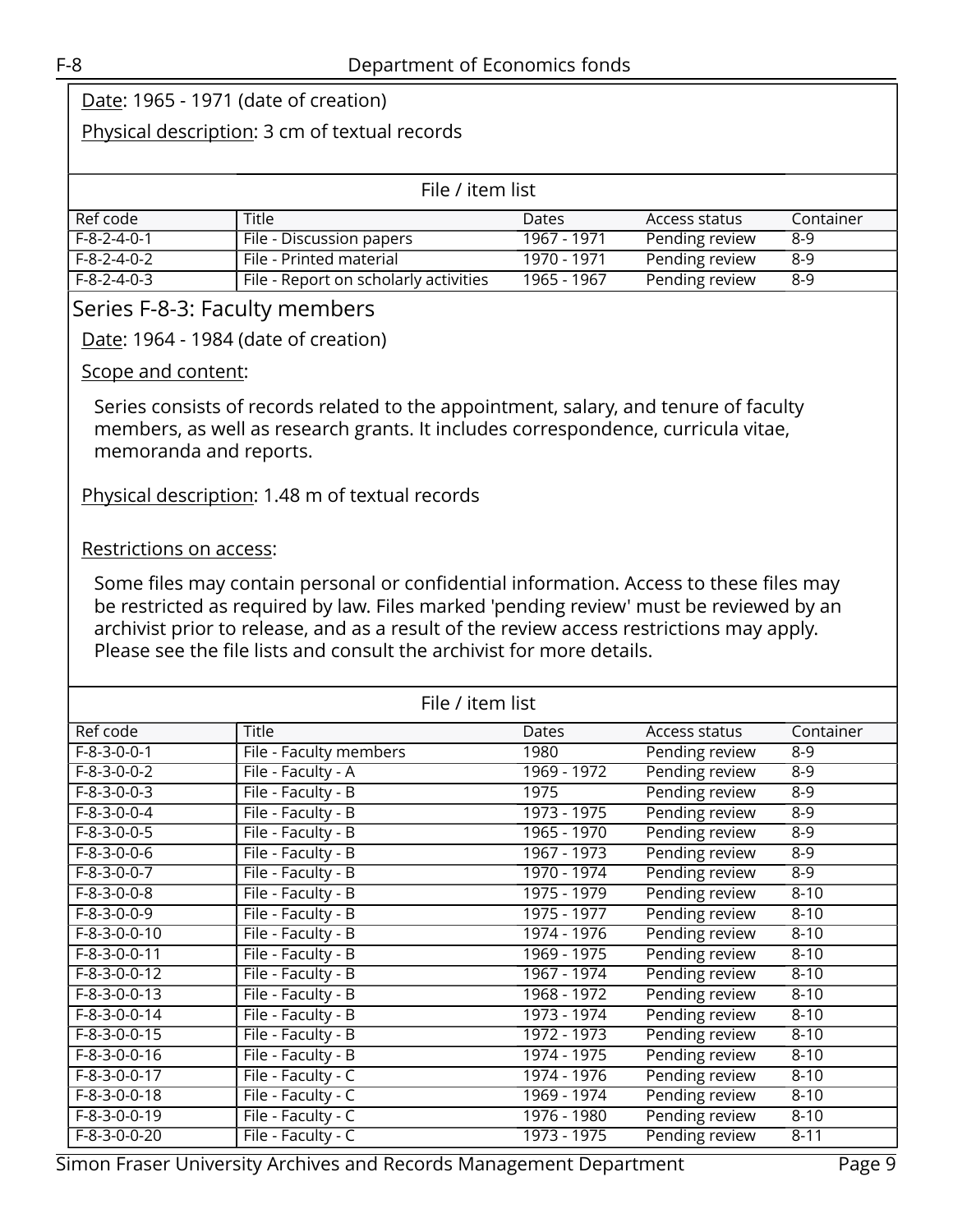| $F-8-3-0-0-21$ | File - Faculty - C   | 1976 - 1977   | Pending review | $8 - 11$ |
|----------------|----------------------|---------------|----------------|----------|
| $F-8-3-0-0-22$ | File - Faculty - C   | 1978 - 1980   | Pending review | $8-11$   |
| $F-8-3-0-0-23$ | File - Faculty - C   | 1970 - 1972   | Pending review | $8 - 11$ |
| $F-8-3-0-0-24$ | File - Faculty - C   | 1970 - 1973   | Pending review | $8-11$   |
| F-8-3-0-0-25   | File - Faculty - C   | 1966 - 1970   | Pending review | $8 - 11$ |
| $F-8-3-0-0-26$ | File - Faculty - C   | 1967 - 1969   | Pending review | $8 - 11$ |
| $F-8-3-0-0-27$ | File - Faculty - C   | 1967 - 1974   | Pending review | $8-11$   |
| $F-8-3-0-0-28$ | File - Faculty - C   | 1970          | Pending review | $8-11$   |
| $F-8-3-0-0-29$ | File - Faculty - D   | 1976 - 1977   | Pending review | $8-12$   |
| $F-8-3-0-0-30$ | File - Faculty - D   | 1976          | Pending review | $8-12$   |
| F-8-3-0-0-31   | File - Faculty - D   | $1966 - 1971$ | Pending review | $8 - 12$ |
| $F-8-3-0-0-32$ | File - Faculty - D   | 1966 - 1970   | Pending review | $8 - 12$ |
| $F-8-3-0-0-33$ | File - Faculty - D   | 1971 - 1972   | Pending review | $8-12$   |
| $F-8-3-0-0-34$ | File - Faculty - D   | 1968 - 1974   | Pending review | $8-12$   |
| $F-8-3-0-0-35$ | File - Faculty - E   | 1969 - 1970   | Pending review | $8-12$   |
| $F-8-3-0-0-36$ | File - Faculty - E   | 1970 - 1976   | Pending review | $8 - 12$ |
| $F-8-3-0-0-37$ | File - Faculty - F   | 1966 - 1969   | Pending review | $8 - 12$ |
| $F-8-3-0-0-38$ | File - Faculty - F   | 1973 - 1975   | Pending review | $8 - 12$ |
| $F-8-3-0-0-39$ | File - Faculty - G   | 1976 - 1978   | Pending review | $8 - 12$ |
| $F-8-3-0-0-40$ | File - Faculty - G   | 1975 - 1978   | Pending review | $8-12$   |
| $F-8-3-0-0-41$ | File - Faculty - G   | 1976 - 1977   | Pending review | $8-12$   |
| $F-8-3-0-0-42$ | File - Faculty - G   | 1965 - 1974   | Pending review | $8-12$   |
| $F-8-3-0-0-43$ | File - Faculty - G   | 1974 - 1978   | Pending review | $8 - 13$ |
| $F-8-3-0-0-44$ | File - Faculty - G   | 1975          | Pending review | $8 - 13$ |
| $F-8-3-0-0-45$ | File - Faculty - G   | 1966 - 1967   | Pending review | $8 - 13$ |
| $F-8-3-0-0-46$ | File - Faculty - G   | 1965 - 1973   | Pending review | $8 - 13$ |
| $F-8-3-0-0-47$ | File - Faculty - H   | 1965 - 1971   | Pending review | $8 - 13$ |
| $F-8-3-0-0-48$ | File - Faculty - H   | 1975 - 1977   | Pending review | $8 - 13$ |
| F-8-3-0-0-49   | File - Faculty - H   | 1970 - 1971   | Pending review | $8 - 13$ |
| $F-8-3-0-0-50$ | File - Faculty - H   | 1967 - 1972   | Pending review | $8 - 13$ |
| $F-8-3-0-0-51$ | File - Faculty - H   | 1972          | Pending review | $8 - 13$ |
| $F-8-3-0-0-52$ | File - Faculty - H   | 1967 - 1975   | Pending review | $8 - 13$ |
| $F-8-3-0-0-53$ | File - Faculty - H   | 1967 - 1970   | Pending review | $8 - 13$ |
| $F-8-3-0-0-54$ | File - Faculty - H   | 1965 - 1969   | Pending review | $8 - 13$ |
| $F-8-3-0-0-55$ | File - Faculty - H   | 1970 - 1971   | Pending review | $8 - 14$ |
| F-8-3-0-0-56   | File - Faculty - H   | 1972 - 1975   | Pending review | $8 - 14$ |
| F-8-3-0-0-57   | File - Faculty - I   | $1966 - 1968$ | Pending review | $8 - 14$ |
| $F-8-3-0-0-58$ | File - Faculty - J   | 1975 - 1976   | Pending review | $8 - 14$ |
| F-8-3-0-0-59   | File - Faculty - J   | 1973          | Pending review | $8 - 14$ |
| $F-8-3-0-0-60$ | File - Faculty - J   | 1975          | Pending review | $8 - 14$ |
| F-8-3-0-0-61   | File - Faculty - J   | 1970 - 1976   | Pending review | $8 - 14$ |
| $F-8-3-0-0-62$ | File - Faculty - K   | 1970 - 1975   | Pending review | $8 - 14$ |
| $F-8-3-0-0-63$ | File - Faculty - K   | 1965 - 1970   | Pending review | $8 - 14$ |
| $F-8-3-0-0-64$ | File - Faculty - K   | 1972 - 1973   | Pending review | $8 - 14$ |
| $F-8-3-0-0-65$ | File - Faculty - K   | 1970 - 1973   | Pending review | $8 - 14$ |
| F-8-3-0-0-66   | File - Faculty - L   | 1976 - 1977   | Pending review | $8 - 14$ |
| F-8-3-0-0-67   | File - Faculty - $L$ | 1970 - 1972   | Pending review | $8 - 14$ |
| F-8-3-0-0-68   | File - Faculty - L   | 1973 - 1974   | Pending review | $8 - 14$ |
| F-8-3-0-0-69   | File - Faculty - L   | 1975          | Pending review | $8 - 15$ |
| F-8-3-0-0-70   | File - Faculty - L   | 1976 - 1978   | Pending review | $8 - 15$ |
| $F-8-3-0-0-71$ | File - Faculty - L   | 1974          | Pending review | $8 - 15$ |
| F-8-3-0-0-72   |                      | 1973          |                |          |
|                | File - Faculty - M   |               | Pending review | $8 - 15$ |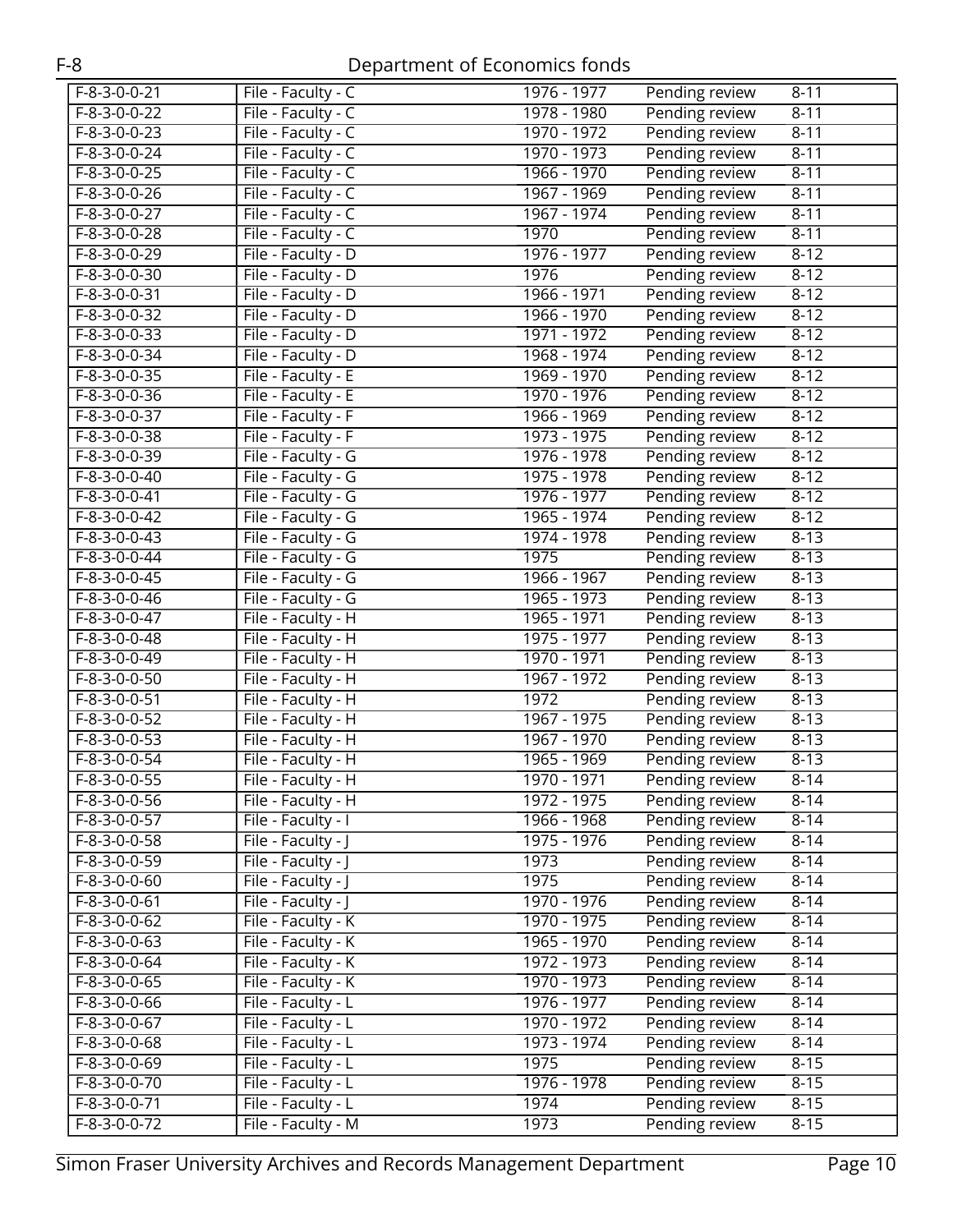| F-8-3-0-0-73    | File - Faculty - M | 1973 - 1974   | Pending review | $8 - 15$ |
|-----------------|--------------------|---------------|----------------|----------|
| $F-8-3-0-0-74$  | File - Faculty - M | 1974          | Pending review | $8 - 15$ |
| $F-8-3-0-0-75$  | File - Faculty - M | 1965 - 1969   | Pending review | $8 - 15$ |
| $F-8-3-0-0-76$  | File - Faculty - M | 1972 - 1974   | Pending review | $8 - 15$ |
| $F-8-3-0-0-77$  | File - Faculty - M | 1970 - 1971   | Pending review | $8 - 15$ |
| $F-8-3-0-0-78$  | File - Faculty - M | 1972 - 1973   | Pending review | $8 - 15$ |
| $F-8-3-0-0-79$  | File - Faculty - M | 1974          | Pending review | $8 - 15$ |
| $F-8-3-0-0-80$  | File - Faculty - M | 1975          | Pending review | $8 - 15$ |
| $F-8-3-0-0-81$  | File - Faculty - M | 1976 - 1977   | Pending review | $8 - 15$ |
| $F-8-3-0-0-82$  | File - Faculty - M | 1964 - 1968   | Pending review | $8-1$    |
| $F-8-3-0-0-83$  | File - Faculty - M | 1969 - 1970   | Pending review | $8 - 16$ |
| $F-8-3-0-0-84$  | File - Faculty - M | 1968 - 1973   | Pending review | $8 - 16$ |
| $F-8-3-0-0-85$  | File - Faculty - M | 1968 - 1975   | Pending review | $8 - 16$ |
| $F-8-3-0-0-86$  | File - Faculty - M | 1976 - 1984   | Pending review | $8 - 16$ |
| $F-8-3-0-0-87$  | File - Faculty - M | 1970 - 1978   | Pending review | $8 - 16$ |
| $F-8-3-0-0-88$  | File - Faculty - N | 1966 - 1971   | Pending review | $8 - 16$ |
| $F-8-3-0-0-89$  | File - Faculty - N | $1972 - 1973$ | Pending review | $8-17$   |
| $F-8-3-0-0-90$  | File - Faculty - O | 1966 - 1973   | Pending review | $8 - 17$ |
| F-8-3-0-0-91    | File - Faculty - P | 1976 - 1977   | Pending review | $8 - 17$ |
| $F-8-3-0-0-92$  | File - Faculty - P | 1972 - 1974   | Pending review | $8 - 17$ |
| $F-8-3-0-0-93$  | File - Faculty - P | 1973 - 1976   | Pending review | $8 - 17$ |
| $F-8-3-0-0-94$  | File - Faculty - P | 1967 - 1971   | Pending review | $8 - 17$ |
| $F-8-3-0-0-95$  | File - Faculty - P | 1979 - 1980   | Pending review | $8 - 17$ |
| $F-8-3-0-0-96$  | File - Faculty - P | 1967 - 1972   | Pending review | $8 - 17$ |
| F-8-3-0-0-97    | File - Faculty - P | 1967 - 1970   | Pending review | $8 - 17$ |
| $F-8-3-0-0-98$  | File - Faculty - P | 1974          | Pending review | $8-17$   |
| $F-8-3-0-0-99$  | File - Faculty - R | 1966 - 1967   | Pending review | $8 - 17$ |
| $F-8-3-0-0-100$ | File - Faculty - R | 1966 - 1973   | Pending review | $8-17$   |
| $F-8-3-0-0-101$ | File - Faculty - R | 1975 - 1976   | Pending review | $8 - 17$ |
| $F-8-3-0-0-102$ | File - Faculty - R | 1970 - 1973   | Pending review | $8 - 17$ |
| F-8-3-0-0-103   | File - Faculty - S | 1976          | Pending review | $8 - 17$ |
| $F-8-3-0-0-104$ | File - Faculty - S | 1964 - 1969   | Pending review | $8 - 17$ |
| $F-8-3-0-0-105$ | File - Faculty - S | 1970 - 1977   | Pending review | $8 - 18$ |
| $F-8-3-0-0-106$ | File - Faculty - S | 1967 - 1975   | Pending review | $8 - 18$ |
| $F-8-3-0-0-107$ | File - Faculty - S | 1965 - 1973   | Pending review | $8 - 18$ |
| F-8-3-0-0-108   | File - Faculty - S | 1965 - 1969   | Pending review | $8 - 18$ |
| F-8-3-0-0-109   | File - Faculty - S | 1965 - 1969   | Pending review | $8 - 18$ |
| F-8-3-0-0-110   | File - Faculty - S | 1970 - 1972   | Pending review | $8 - 18$ |
| $F-8-3-0-0-111$ | File - Faculty - S | 1971 - 1973   | Pending review | $8 - 18$ |
| $F-8-3-0-0-112$ | File - Faculty - S | 1974          | Pending review | $8 - 18$ |
| F-8-3-0-0-113   | File - Faculty - S | 1975 - 1977   | Pending review | $8 - 18$ |
| F-8-3-0-0-114   | File - Faculty - S | 1967 - 1973   | Pending review | $8 - 18$ |
| F-8-3-0-0-115   | File - Faculty - S | 1968 - 1969   | Pending review | $8 - 19$ |
| F-8-3-0-0-116   | File - Faculty - S | 1973          | Pending review | $8 - 19$ |
| $F-8-3-0-0-117$ | File - Faculty - S | 1971 - 1974   | Pending review | $8 - 19$ |
| $F-8-3-0-0-118$ | File - Faculty - S | 1973 - 1974   | Pending review | $8 - 19$ |
| F-8-3-0-0-119   | File - Faculty - S | 1965 - 1979   | Pending review | $8 - 19$ |
| F-8-3-0-0-120   | File - Faculty - S | 1965 - 1974   | Pending review | $8 - 19$ |
| F-8-3-0-0-121   | File - Faculty - T | 1969 - 1973   | Pending review | $8 - 19$ |
| F-8-3-0-0-122   | File - Faculty - U | 1967 - 1971   | Pending review | $8 - 19$ |
| $F-8-3-0-0-123$ | File - Faculty - V | 1979 - 1980   | Pending review | $8-19$   |
| F-8-3-0-0-124   | File - Faculty - V | 1971 - 1974   | Pending review | $8 - 19$ |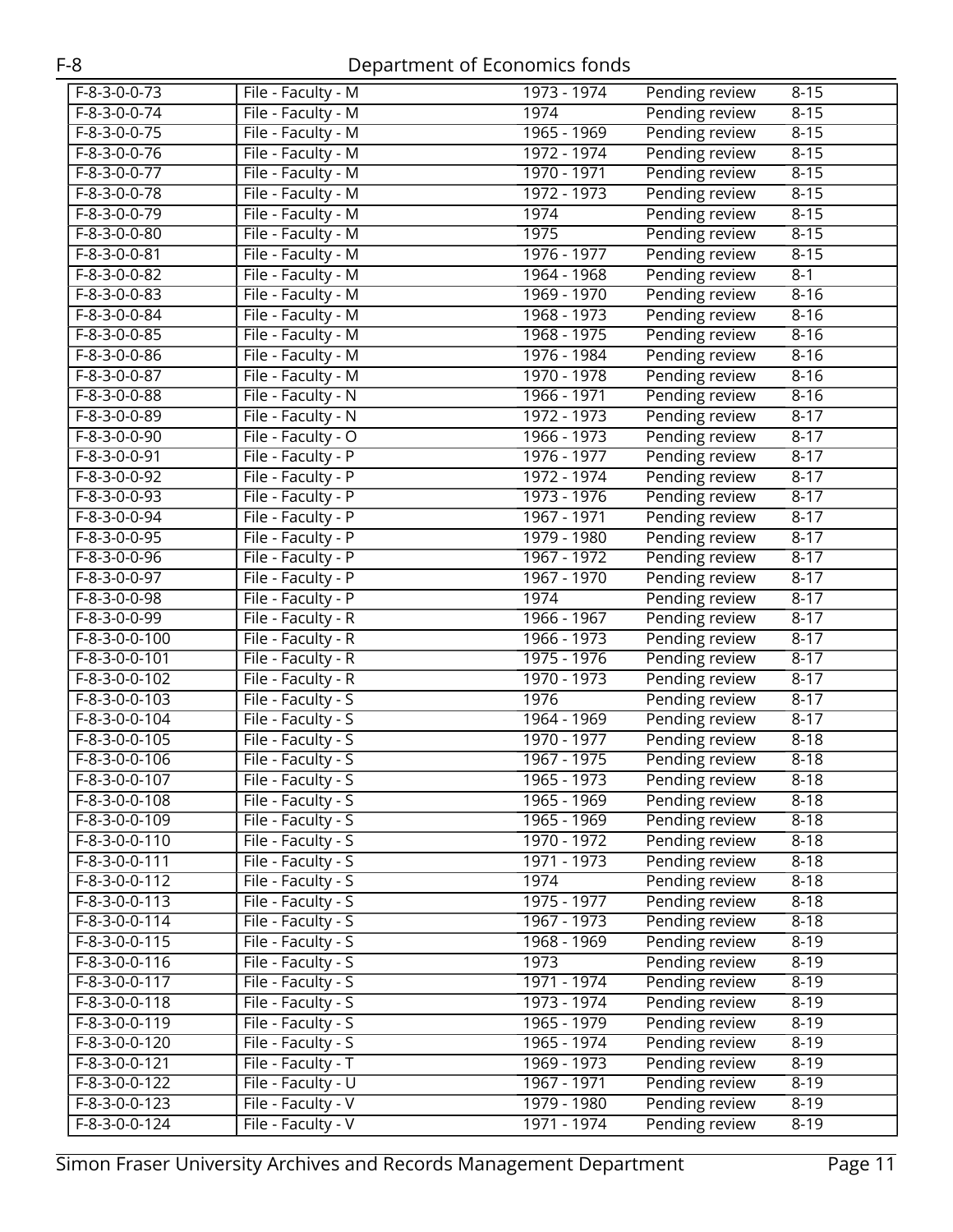| $F-8-3-0-0-125$ | File - Appointment<br>recommendations           | $1966 - 1967$ | Pending review | $8 - 20$ |
|-----------------|-------------------------------------------------|---------------|----------------|----------|
| F-8-3-0-0-126   | File - Appointment<br>recommendations           | 1967          | Pending review | $8 - 20$ |
| F-8-3-0-0-127   | File - Appointment<br>recommendations           | 1967          | Pending review | $8 - 20$ |
| F-8-3-0-0-128   | File - Appointment<br>recommendations           | 1968          | Pending review | $8 - 20$ |
| F-8-3-0-0-129   | File - Salary review                            | 1971 - 1973   | Pending review | $8 - 20$ |
| F-8-3-0-0-130   | File - Salary review - external                 | 1973 - 1974   | Pending review | $8 - 20$ |
| F-8-3-0-0-131   | File - Academic policy 31 -<br>disclosure forms | 1972 - 1979   | Pending review | $8 - 20$ |
| F-8-3-0-0-132   | File - Appointment correspondence               | 1976 - 1979   | Pending review | $8 - 20$ |

#### <span id="page-11-0"></span>Series F-8-4: Departmental committees

Date: 1966 - 1979 (date of creation)

Scope and content:

Series consists of the records of various departmental committees. It incudes circulars, correspondence, minutes of meetings, and memoranda.

Physical description: 32 cm of textual records

#### Restrictions on access:

| File / item list                                                                                                                                                                                                                                                                                                                                                                 |                                               |             |                |           |  |  |
|----------------------------------------------------------------------------------------------------------------------------------------------------------------------------------------------------------------------------------------------------------------------------------------------------------------------------------------------------------------------------------|-----------------------------------------------|-------------|----------------|-----------|--|--|
| Ref code                                                                                                                                                                                                                                                                                                                                                                         | Title                                         | Dates       | Access status  | Container |  |  |
| Sub-series F-8-4-1: Appointment committee                                                                                                                                                                                                                                                                                                                                        |                                               |             |                |           |  |  |
|                                                                                                                                                                                                                                                                                                                                                                                  | Date: 1969 - 1976 (date of creation)          |             |                |           |  |  |
|                                                                                                                                                                                                                                                                                                                                                                                  | Physical description: 5 cm of textual records |             |                |           |  |  |
| Restrictions on access:<br>Some files may contain personal or confidential information. Access to these files may<br>be restricted as required by law. Files marked 'pending review' must be reviewed by an<br>archivist prior to release, and as a result of the review access restrictions may apply.<br>Please see the file lists and consult the archivist for more details. |                                               |             |                |           |  |  |
| File / item list                                                                                                                                                                                                                                                                                                                                                                 |                                               |             |                |           |  |  |
| Ref code                                                                                                                                                                                                                                                                                                                                                                         | Title                                         | Dates       | Access status  | Container |  |  |
| $F-8-4-1-0-1$                                                                                                                                                                                                                                                                                                                                                                    | File - Appointment committee                  | 1969 - 1971 | Pending review | $8 - 21$  |  |  |
| $F-8-4-1-0-2$                                                                                                                                                                                                                                                                                                                                                                    | File - Appointment committee                  | 1972        | Pending review | $8 - 21$  |  |  |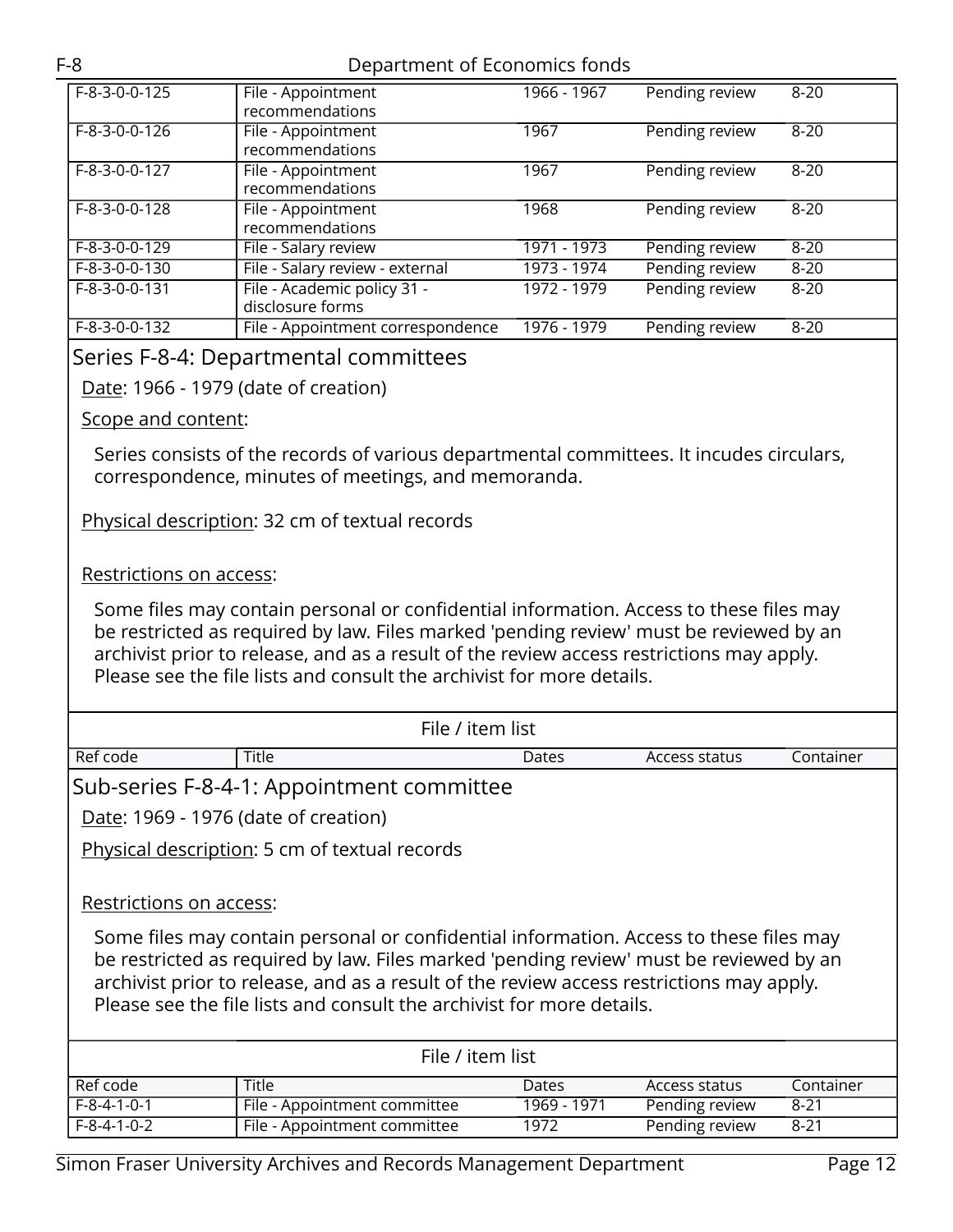| $F-8-4-1-0-3$                                 | File - Appointment committee                                                           | 1973        | Pending review | $8 - 21$  |  |  |  |
|-----------------------------------------------|----------------------------------------------------------------------------------------|-------------|----------------|-----------|--|--|--|
| $F-8-4-1-0-4$                                 | File - Appointment committee                                                           | 1974        | Pending review | $8 - 21$  |  |  |  |
| $F-8-4-1-0-5$                                 | File - Appointment committee                                                           | 1975 - 1976 | Pending review | $8 - 21$  |  |  |  |
|                                               | Sub-series F-8-4-2: Constitution committee                                             |             |                |           |  |  |  |
| Date: 1969 (date of creation)                 |                                                                                        |             |                |           |  |  |  |
|                                               | Physical description: 1 cm of textual records                                          |             |                |           |  |  |  |
|                                               |                                                                                        |             |                |           |  |  |  |
|                                               | File / item list                                                                       |             |                |           |  |  |  |
| Ref code                                      | <b>Title</b>                                                                           | Dates       | Access status  | Container |  |  |  |
| $F-8-4-2-0-1$                                 | File - Constitution committee                                                          | 1969        | Pending review | $8 - 21$  |  |  |  |
|                                               | Sub-series F-8-4-3: Departmental committee                                             |             |                |           |  |  |  |
|                                               | Date: 1967 - 1976 (date of creation)                                                   |             |                |           |  |  |  |
|                                               | Physical description: 4 cm of textual records                                          |             |                |           |  |  |  |
|                                               |                                                                                        |             |                |           |  |  |  |
|                                               | File / item list                                                                       |             |                |           |  |  |  |
| Ref code                                      | Title                                                                                  | Dates       | Access status  | Container |  |  |  |
| $F-8-4-3-0-1$                                 | File - Departmental meetings                                                           | 1967 - 1970 | Pending review | $8 - 21$  |  |  |  |
| $F-8-4-3-0-2$                                 | File - Departmental meetings                                                           | 1971 - 1972 | Pending review | $8 - 21$  |  |  |  |
| $F-8-4-3-0-3$                                 | File - Departmental meetings                                                           | 1973        | Pending review | $8 - 21$  |  |  |  |
| $F - 8 - 4 - 3 - 0 - 4$                       | File - Departmental meetings                                                           | 1974 - 1976 | Pending review | $8 - 21$  |  |  |  |
| Sub-series F-8-4-4: Economic Theory committee |                                                                                        |             |                |           |  |  |  |
|                                               |                                                                                        |             |                |           |  |  |  |
|                                               | Date: 1966 - 1967 (date of creation)                                                   |             |                |           |  |  |  |
|                                               |                                                                                        |             |                |           |  |  |  |
|                                               | Physical description: 1 cm of textual records                                          |             |                |           |  |  |  |
|                                               |                                                                                        |             |                |           |  |  |  |
|                                               | File / item list                                                                       |             |                |           |  |  |  |
| Ref code                                      | Title                                                                                  | Dates       | Access status  | Container |  |  |  |
| $F-8-4-4-0-1$                                 | File - Economic theory committee                                                       | 1966 - 1967 | Pending review | $8 - 21$  |  |  |  |
|                                               | Sub-series F-8-4-5: Executive committee                                                |             |                |           |  |  |  |
|                                               | Date: 1969 - 1978 (date of creation)                                                   |             |                |           |  |  |  |
|                                               | Physical description: 4 cm of textual records                                          |             |                |           |  |  |  |
|                                               |                                                                                        |             |                |           |  |  |  |
|                                               | File / item list                                                                       |             |                |           |  |  |  |
| Ref code                                      | Title                                                                                  | Dates       | Access status  | Container |  |  |  |
| $F-8-4-5-0-1$                                 | File - Executive committee                                                             | 1969 - 1970 |                | $8 - 22$  |  |  |  |
| $F-8-4-5-0-2$                                 | File - Executive committee                                                             | 1971        | Pending review | $8 - 22$  |  |  |  |
| $F-8-4-5-0-3$                                 | File - Executive committee                                                             | 1972        | Pending review | $8 - 22$  |  |  |  |
| $F-8-4-5-0-4$                                 | File - Executive committee                                                             | 1973 - 1978 | Pending review | $8 - 22$  |  |  |  |
|                                               |                                                                                        |             | Pending review |           |  |  |  |
|                                               | Sub-series F-8-4-6: Graduate Studies committee<br>Date: 1971 - 1979 (date of creation) |             |                |           |  |  |  |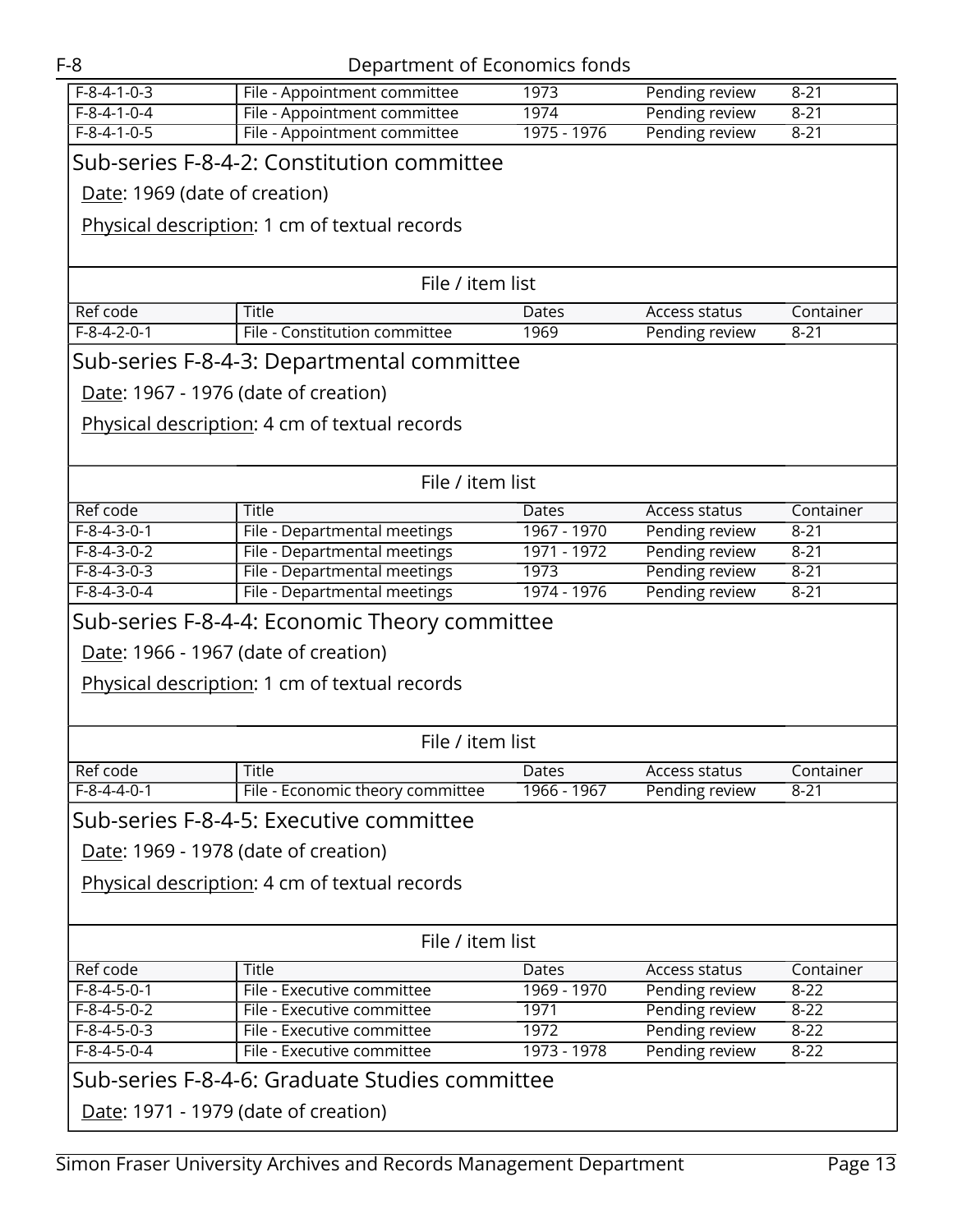| Physical description: 2 cm of textual records |                                                                                                                                                                                                                                     |             |                      |           |  |  |  |
|-----------------------------------------------|-------------------------------------------------------------------------------------------------------------------------------------------------------------------------------------------------------------------------------------|-------------|----------------------|-----------|--|--|--|
|                                               | File / item list                                                                                                                                                                                                                    |             |                      |           |  |  |  |
| Ref code                                      | <b>Title</b>                                                                                                                                                                                                                        | Dates       | Access status        | Container |  |  |  |
| $F-8-4-6-0-1$                                 | File - Graduate studies committee                                                                                                                                                                                                   | 1971        | Pending review       | $8 - 22$  |  |  |  |
| $F-8-4-6-0-2$                                 | File - Graduate studies committee                                                                                                                                                                                                   | 1976 - 1979 | Pending review       | $8 - 22$  |  |  |  |
|                                               | Sub-series F-8-4-7: Nominations committee<br>Date: 1968 - 1977 (date of creation)                                                                                                                                                   |             |                      |           |  |  |  |
|                                               | Physical description: 3 cm of textual records                                                                                                                                                                                       |             |                      |           |  |  |  |
|                                               | File / item list                                                                                                                                                                                                                    |             |                      |           |  |  |  |
| Ref code                                      | <b>Title</b>                                                                                                                                                                                                                        | Dates       | Access status        | Container |  |  |  |
| $F-8-4-7-0-1$                                 | File - Nominations committee                                                                                                                                                                                                        | 1968 - 1972 | Pending review       | $8 - 22$  |  |  |  |
| $F-8-4-7-0-2$                                 | File - Nominations committee                                                                                                                                                                                                        | 1973 - 1974 | Pending review       | $8 - 22$  |  |  |  |
| $F-8-4-7-0-3$                                 | File - Nominations committee                                                                                                                                                                                                        | 1975 - 1977 | Pending review       | $8 - 22$  |  |  |  |
|                                               | Sub-series F-8-4-8: Planning and priorities committee                                                                                                                                                                               |             |                      |           |  |  |  |
|                                               | Date: 1972 - 1979 (date of creation)                                                                                                                                                                                                |             |                      |           |  |  |  |
|                                               | Physical description: 4 cm of textual records                                                                                                                                                                                       |             |                      |           |  |  |  |
| <u>Access points:</u>                         |                                                                                                                                                                                                                                     |             |                      |           |  |  |  |
|                                               | Faculty of Business. Planning and Priorities Committee                                                                                                                                                                              |             |                      |           |  |  |  |
|                                               | File / item list                                                                                                                                                                                                                    |             |                      |           |  |  |  |
| Ref code                                      | <b>Title</b>                                                                                                                                                                                                                        | Dates       | <b>Access status</b> | Container |  |  |  |
| $F-8-4-8-0-1$                                 | File - Planning and priorities<br>committee                                                                                                                                                                                         | 1972 - 1974 | Pending review       | $8 - 22$  |  |  |  |
| $F-8-4-8-0-2$                                 | File - Planning and priorities<br>committee                                                                                                                                                                                         | 1975 - 1977 | Pending review       | $8 - 22$  |  |  |  |
| $F-8-4-8-0-3$                                 | File - Planning and priorities<br>committee                                                                                                                                                                                         | 1978        | Pending review       | $8 - 22$  |  |  |  |
| $F-8-4-8-0-4$                                 | File - Planning and priorities<br>committee                                                                                                                                                                                         | 1978 - 1979 | Pending review       | $8 - 23$  |  |  |  |
|                                               | Sub-series F-8-4-9: Tenure committee                                                                                                                                                                                                |             |                      |           |  |  |  |
|                                               | Date: 1966 - 1975 (date of creation)                                                                                                                                                                                                |             |                      |           |  |  |  |
|                                               | Physical description: 3 cm of textual records                                                                                                                                                                                       |             |                      |           |  |  |  |
| Restrictions on access:                       |                                                                                                                                                                                                                                     |             |                      |           |  |  |  |
|                                               | Access to records in the subseries "Appointment" and "Tenure" is restricted in<br>accordance with Freedom of Information and Protection of Privacy legislation. Consult<br>the unit list and the archivist for further information. |             |                      |           |  |  |  |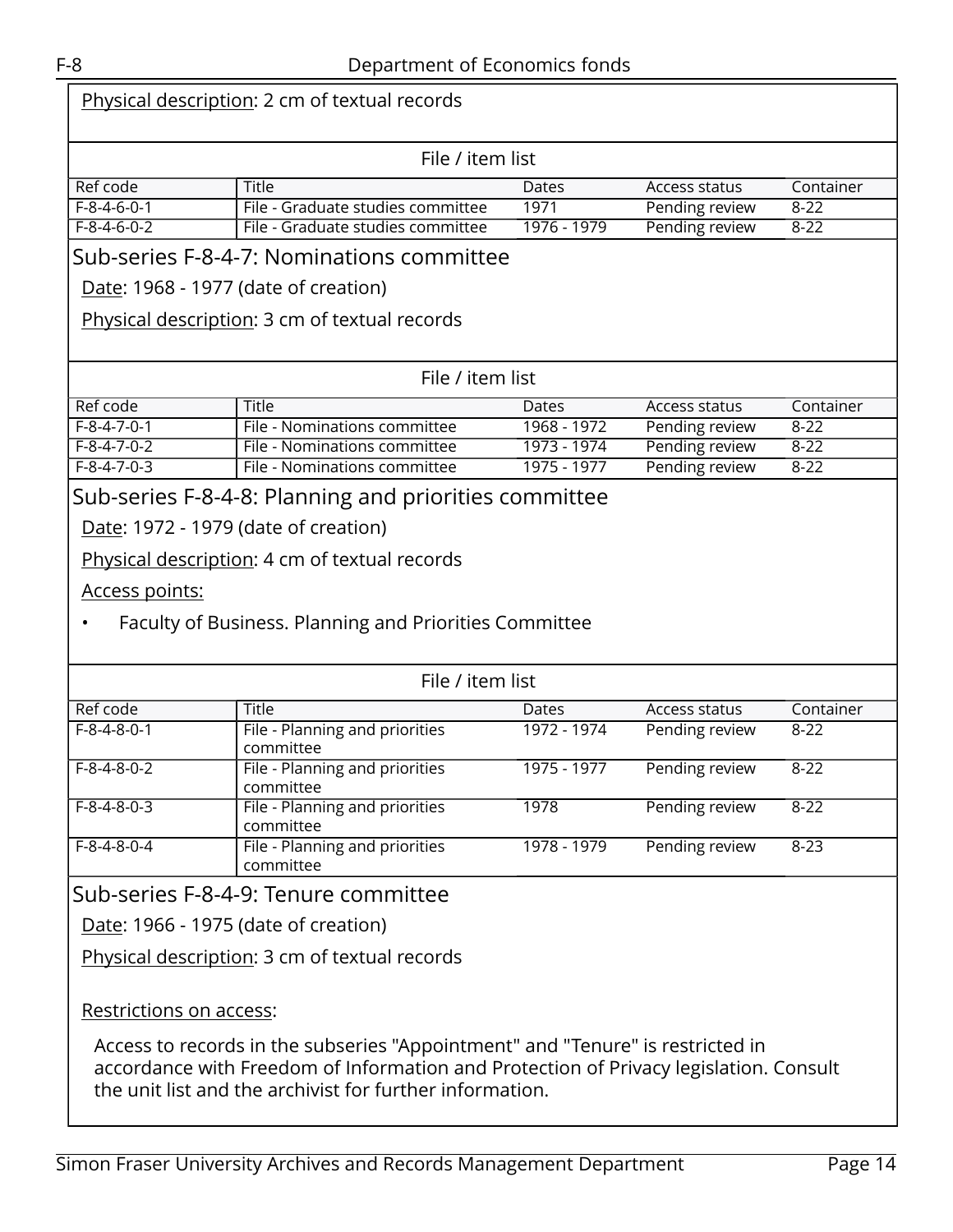<span id="page-14-0"></span>

| File / item list                                                                                                                                                                                                                                                                                                                                      |                                                         |             |                      |           |  |  |
|-------------------------------------------------------------------------------------------------------------------------------------------------------------------------------------------------------------------------------------------------------------------------------------------------------------------------------------------------------|---------------------------------------------------------|-------------|----------------------|-----------|--|--|
| Ref code                                                                                                                                                                                                                                                                                                                                              | <b>Title</b>                                            | Dates       | Access status        | Container |  |  |
| $F-8-4-9-0-1$                                                                                                                                                                                                                                                                                                                                         | File - Tenure committee                                 | 1966 - 1971 | Pending review       | $8 - 23$  |  |  |
| $F-8-4-9-0-2$                                                                                                                                                                                                                                                                                                                                         | File - Tenure committee                                 | 1972 - 1975 | Pending review       | $8 - 23$  |  |  |
|                                                                                                                                                                                                                                                                                                                                                       | Sub-series F-8-4-10: Undergraduate curriculum committee |             |                      |           |  |  |
|                                                                                                                                                                                                                                                                                                                                                       | Date: 1967 - 1979 (date of creation)                    |             |                      |           |  |  |
| Physical description: 3 cm of textual records                                                                                                                                                                                                                                                                                                         |                                                         |             |                      |           |  |  |
|                                                                                                                                                                                                                                                                                                                                                       | File / item list                                        |             |                      |           |  |  |
| Ref code                                                                                                                                                                                                                                                                                                                                              | Title                                                   | Dates       | Access status        | Container |  |  |
| $F-8-4-10-0-1$                                                                                                                                                                                                                                                                                                                                        | File - Undergraduate curriculum<br>committee            | 1967 - 1976 | Pending review       | $8 - 23$  |  |  |
| $F-8-4-10-0-2$                                                                                                                                                                                                                                                                                                                                        | File - Undergraduate curriculum<br>committee            | 1977 - 1979 | Pending review       | $8 - 23$  |  |  |
|                                                                                                                                                                                                                                                                                                                                                       | Sub-series F-8-4-11: Ad hoc committee                   |             |                      |           |  |  |
|                                                                                                                                                                                                                                                                                                                                                       | Date: 1968 - 1974 (date of creation)                    |             |                      |           |  |  |
|                                                                                                                                                                                                                                                                                                                                                       | Physical description: 1 cm of textual records           |             |                      |           |  |  |
|                                                                                                                                                                                                                                                                                                                                                       |                                                         |             |                      |           |  |  |
|                                                                                                                                                                                                                                                                                                                                                       |                                                         |             |                      |           |  |  |
|                                                                                                                                                                                                                                                                                                                                                       | File / item list                                        |             |                      |           |  |  |
| Ref code                                                                                                                                                                                                                                                                                                                                              | <b>Title</b>                                            | Dates       | <b>Access status</b> | Container |  |  |
| $F-8-4-11-0-1$<br>$F-8-4-0-0-1$                                                                                                                                                                                                                                                                                                                       | File - Ad Hoc committees                                | 1968 - 1974 | Pending review       | $8 - 23$  |  |  |
|                                                                                                                                                                                                                                                                                                                                                       | File - Departmental committees                          | 1969 - 1978 | Pending review       | $8 - 21$  |  |  |
|                                                                                                                                                                                                                                                                                                                                                       | Series F-8-5: University committees                     |             |                      |           |  |  |
|                                                                                                                                                                                                                                                                                                                                                       | Date: 1976 - 1980 (date of creation)                    |             |                      |           |  |  |
| Scope and content:                                                                                                                                                                                                                                                                                                                                    |                                                         |             |                      |           |  |  |
| Series consists of departmental files relating to the Articulation Committee and<br>University Review Committee of the Faculty of Arts. Series includes memoranda,                                                                                                                                                                                    |                                                         |             |                      |           |  |  |
| minutes, and correspondence.                                                                                                                                                                                                                                                                                                                          |                                                         |             |                      |           |  |  |
| Physical description: 3 cm of textual records                                                                                                                                                                                                                                                                                                         |                                                         |             |                      |           |  |  |
| Access points:                                                                                                                                                                                                                                                                                                                                        |                                                         |             |                      |           |  |  |
| University Review Committee                                                                                                                                                                                                                                                                                                                           |                                                         |             |                      |           |  |  |
|                                                                                                                                                                                                                                                                                                                                                       |                                                         |             |                      |           |  |  |
| Restrictions on access:                                                                                                                                                                                                                                                                                                                               |                                                         |             |                      |           |  |  |
| Some files may contain personal or confidential information. Access to these files may<br>be restricted as required by law. Files marked 'pending review' must be reviewed by an<br>archivist prior to release, and as a result of the review access restrictions may apply.<br>Please see the file lists and consult the archivist for more details. |                                                         |             |                      |           |  |  |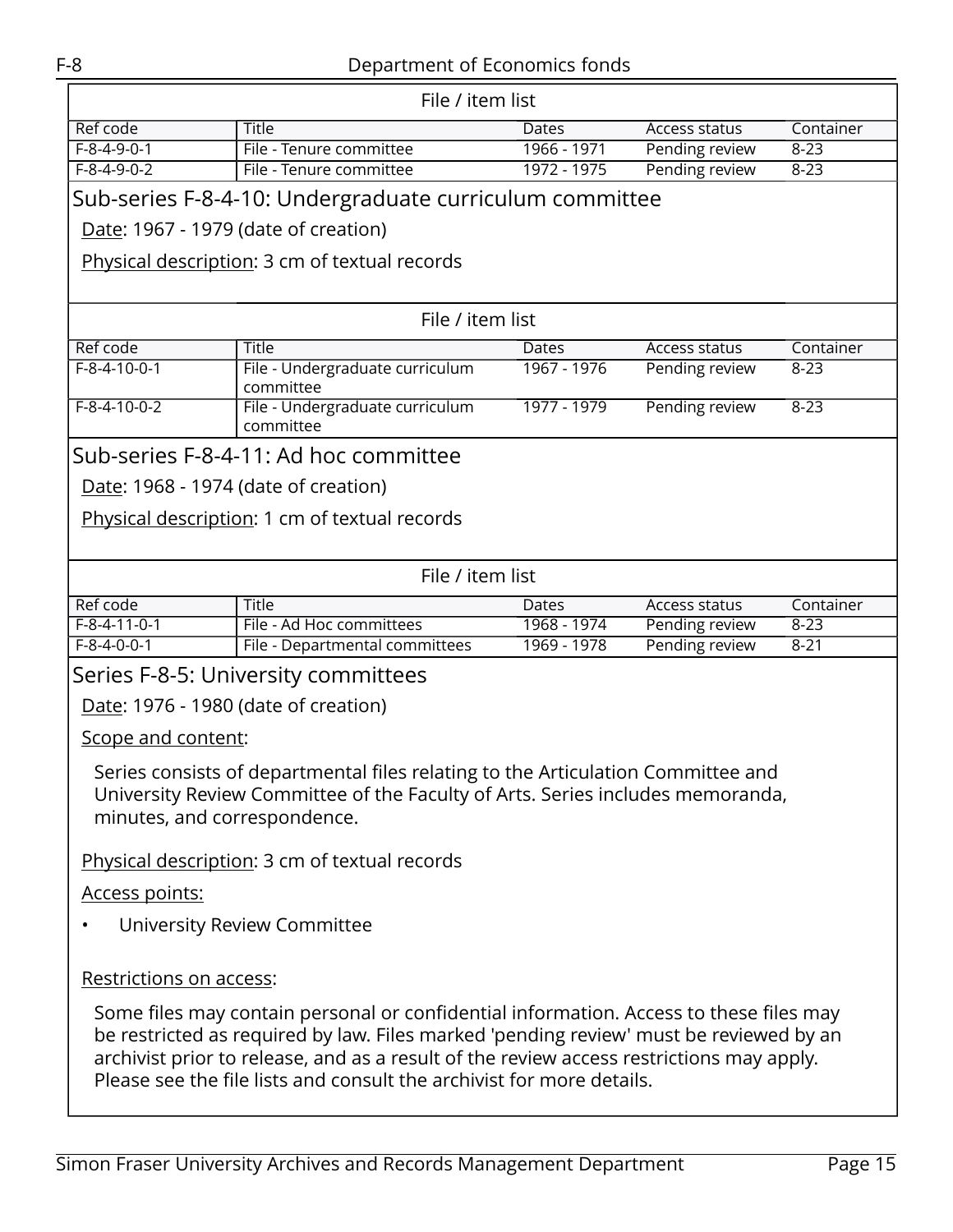<span id="page-15-0"></span>

| File / item list                                                                                                                                                                                                                                                                                                                                      |                                                                                                                                                 |             |                      |           |  |  |  |
|-------------------------------------------------------------------------------------------------------------------------------------------------------------------------------------------------------------------------------------------------------------------------------------------------------------------------------------------------------|-------------------------------------------------------------------------------------------------------------------------------------------------|-------------|----------------------|-----------|--|--|--|
| Ref code                                                                                                                                                                                                                                                                                                                                              | <b>Title</b>                                                                                                                                    | Dates       | Access status        | Container |  |  |  |
| $F-8-5-0-0-1$                                                                                                                                                                                                                                                                                                                                         | File - Articulation meetings                                                                                                                    | 1976 - 1980 | Pending review       | $8 - 23$  |  |  |  |
| $F-8-5-0-0-2$                                                                                                                                                                                                                                                                                                                                         | File - University review committee                                                                                                              | 1977 - 1978 | Pending review       | $8 - 23$  |  |  |  |
|                                                                                                                                                                                                                                                                                                                                                       | Series F-8-6: Departmental reviews                                                                                                              |             |                      |           |  |  |  |
| Date: 1968 - 1980 (date of creation)                                                                                                                                                                                                                                                                                                                  |                                                                                                                                                 |             |                      |           |  |  |  |
| Scope and content:                                                                                                                                                                                                                                                                                                                                    |                                                                                                                                                 |             |                      |           |  |  |  |
|                                                                                                                                                                                                                                                                                                                                                       | Series consists of materials relating to external and faculty reviews of the Department. It<br>includes correspondence, memoranda, and reports. |             |                      |           |  |  |  |
|                                                                                                                                                                                                                                                                                                                                                       | Physical description: 12 cm of textual records                                                                                                  |             |                      |           |  |  |  |
| Restrictions on access:                                                                                                                                                                                                                                                                                                                               |                                                                                                                                                 |             |                      |           |  |  |  |
| Some files may contain personal or confidential information. Access to these files may<br>be restricted as required by law. Files marked 'pending review' must be reviewed by an<br>archivist prior to release, and as a result of the review access restrictions may apply.<br>Please see the file lists and consult the archivist for more details. |                                                                                                                                                 |             |                      |           |  |  |  |
|                                                                                                                                                                                                                                                                                                                                                       | File / item list                                                                                                                                |             |                      |           |  |  |  |
| Ref code                                                                                                                                                                                                                                                                                                                                              | <b>Title</b>                                                                                                                                    | Dates       | <b>Access status</b> | Container |  |  |  |
| $F-8-6-0-0-1$                                                                                                                                                                                                                                                                                                                                         | File - External reviews                                                                                                                         | 1975 - 1976 | Pending review       | $8 - 23$  |  |  |  |
| $F-8-6-0-0-2$                                                                                                                                                                                                                                                                                                                                         | File - External reviews - papers                                                                                                                | 1975        | Pending review       | $8 - 23$  |  |  |  |
| $F-8-6-0-0-3$                                                                                                                                                                                                                                                                                                                                         | File - External reviews - papers                                                                                                                | 1972 - 1975 | Pending review       | $8 - 24$  |  |  |  |
| $F-8-6-0-0-4$                                                                                                                                                                                                                                                                                                                                         | File - Departmental status - retreat                                                                                                            | 1976        | Pending review       | $8 - 24$  |  |  |  |
| $F-8-6-0-0-5$                                                                                                                                                                                                                                                                                                                                         | File - Faculty status review                                                                                                                    | 1968        | Pending review       | $8 - 24$  |  |  |  |
| $F-8-6-0-0-6$                                                                                                                                                                                                                                                                                                                                         | File - Faculty status review                                                                                                                    | 1973        | Pending review       | $8 - 24$  |  |  |  |
| $F-8-6-0-0-7$                                                                                                                                                                                                                                                                                                                                         | File - Faculty status review                                                                                                                    | 1974 - 1975 | Pending review       | $8 - 24$  |  |  |  |
| $F-8-6-0-0-8$                                                                                                                                                                                                                                                                                                                                         | File - Faculty status review                                                                                                                    | 1976 - 1980 | Pending review       | $8 - 24$  |  |  |  |
| Series F-8-7: Course outlines and exams                                                                                                                                                                                                                                                                                                               |                                                                                                                                                 |             |                      |           |  |  |  |
| Date: 1967 - 1984 (date of creation)                                                                                                                                                                                                                                                                                                                  |                                                                                                                                                 |             |                      |           |  |  |  |
| Scope and content:                                                                                                                                                                                                                                                                                                                                    |                                                                                                                                                 |             |                      |           |  |  |  |

<span id="page-15-1"></span>Series consists of files of undergraduate and graduate course outlines and examinations.

Physical description: 89 cm of textual records

Restrictions on access: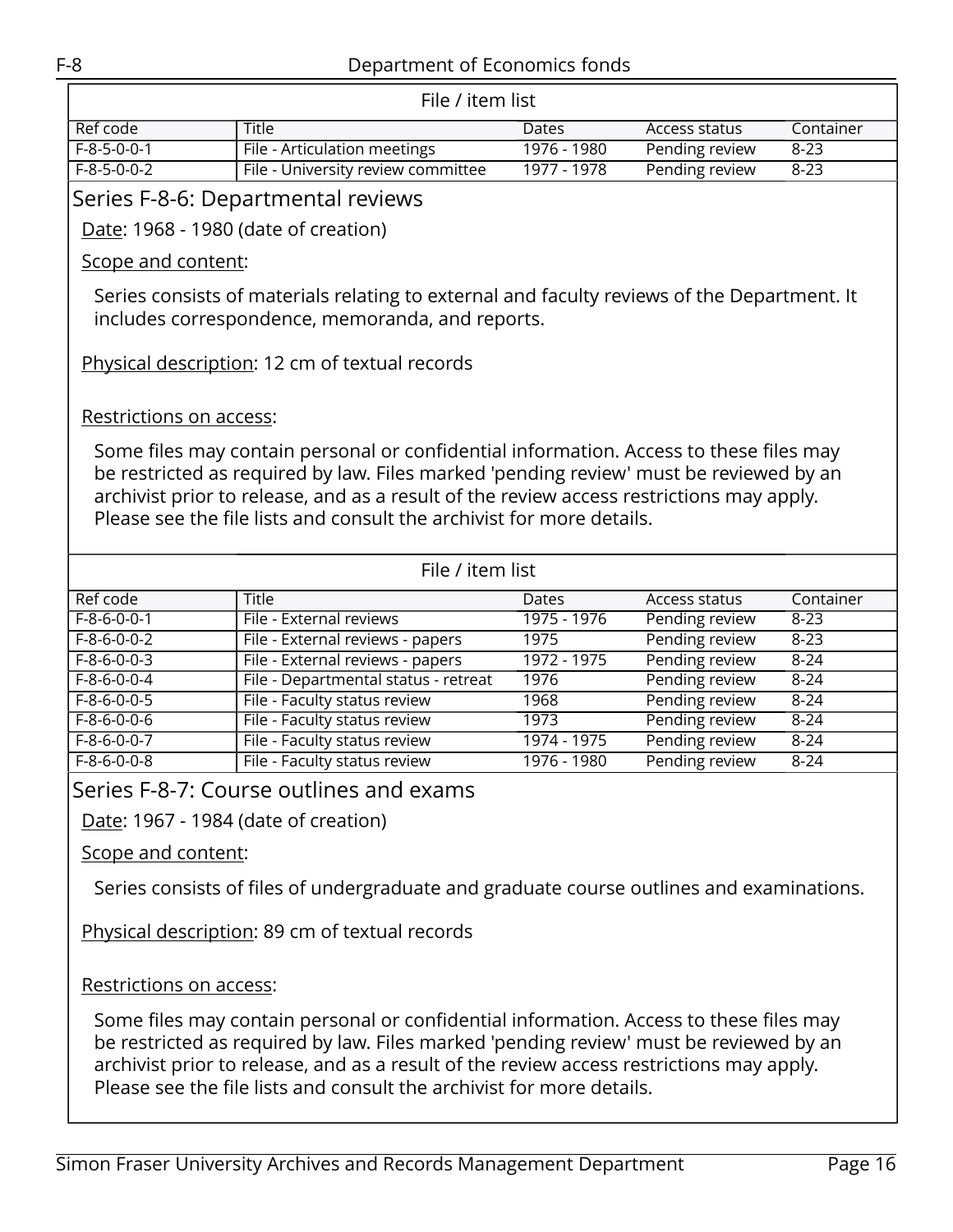| File / item list               |                                                |                              |                                  |                      |  |
|--------------------------------|------------------------------------------------|------------------------------|----------------------------------|----------------------|--|
| Ref code                       | Title                                          | Dates                        | Access status                    | Container            |  |
| $F-8-7-0-0-1$                  | File - Economics 100-3                         | 1970 - 1978                  | Pending review                   | $8 - 24$             |  |
| $F-8-7-0-0-2$                  | File - Economics 101-3                         | 1970 - 1979                  | Pending review                   | $8 - 24$             |  |
| $F-8-7-0-0-3$                  | File - Economics 102-3                         | 1972 - 1974                  | Pending review                   | $8 - 25$             |  |
| $F - 8 - 7 - 0 - 0 - 4$        | File - Commerce 103-3                          | 1972 - 1980                  | Pending review                   | $8 - 25$             |  |
| $F-8-7-0-0-5$                  | File - Economics 150-3                         | 1970 - 1977                  | Pending review                   | $8 - 25$             |  |
| $F-8-7-0-0-6$                  | File - Economics 152-3                         | 1973 - 1978                  | Pending review                   | $8 - 25$             |  |
| $F-8-7-0-0-7$                  | File - Economics 200-3                         | 1970 - 1975                  | Pending review                   | $8 - 25$             |  |
| $F-8-7-0-0-8$                  | File - Economics 200-3                         | 1976 - 1980                  | Pending review                   | $8 - 25$             |  |
| $F-8-7-0-0-9$                  | File - Economics 201-3                         | 1973 - 1974                  | Pending review                   | $8 - 25$             |  |
| $F-8-7-0-0-10$                 | File - Commerce 203-3                          | 1970 - 1974                  | Pending review                   | $8 - 25$             |  |
| $F-8-7-0-0-11$                 | File - Economics 205-3                         | 1968 - 1974                  | Pending review                   | $8 - 25$             |  |
| $F-8-7-0-0-12$                 | File - Economics 205-3                         | 1975 - 1984                  | Pending review                   | $8 - 26$             |  |
| $F-8-7-0-0-13$                 | File - Economics 208-3                         |                              | Pending review                   | $8 - 26$             |  |
| $F-8-7-0-0-14$                 | File - Commerce 221-3                          | 1978 - 1980                  | Pending review                   | $8 - 26$             |  |
| $F-8-7-0-0-15$                 | File - Commerce 223-3                          | 1972 - 1973                  | Pending review                   | $8 - 26$             |  |
| $F-8-7-0-0-16$                 | File - Commerce 223-3                          | 1973 - 1974                  | Pending review                   | $8 - 26$             |  |
| $F-8-7-0-0-17$                 | File - Economics 231-3                         | 1978 - 1979                  | Pending review                   | $8 - 26$             |  |
| $F-8-7-0-0-18$                 | File - Commerce 235-3                          | 1968 - 1969                  | Pending review                   | $8 - 26$             |  |
| $F-8-7-0-0-19$                 | File - Economics 235-                          | 1969 - 1972                  | Pending review                   | $8 - 26$             |  |
| $F-8-7-0-0-20$                 | File - Economics 236-                          | 1971 - 1972                  | Pending review                   | $8 - 26$             |  |
| $F-8-7-0-0-21$                 | File - Economics 280-                          | 1973 - 1979                  | Pending review                   | $8 - 26$             |  |
| $F-8-7-0-0-22$                 | File - Economics 293-                          | 1973 - 1980                  | Pending review                   | $8 - 26$             |  |
| $F-8-7-0-0-23$                 | File - Economics 301-                          | 1970 - 1978                  | Pending review                   | $8 - 26$             |  |
| $F-8-7-0-0-24$                 | File - Economics 302-                          | 1972 - 1976                  | Pending review                   | $8 - 27$             |  |
| $F-8-7-0-0-25$                 | File - Commerce 303-                           | 1970 - 1972                  | Pending review                   | $8 - 27$             |  |
| $F-8-7-0-0-26$                 | File - Economics 304-                          | 1972 - 1976                  | Pending review                   | $8 - 27$             |  |
| $F-8-7-0-0-27$                 | File - Economics 305-                          | 1970 - 1981                  | Pending review                   | $8 - 27$             |  |
| $F-8-7-0-0-28$                 | File - Economics 308-                          | 1972 - 1975                  | Pending review                   | $8 - 27$             |  |
| $F-8-7-0-0-29$                 | File - Economics 309-                          | 1974                         | Pending review                   | $8 - 27$             |  |
| $F-8-7-0-0-30$                 | File - Economics 310-                          | 1970 - 1982                  | Pending review                   | $8 - 27$             |  |
| $F-8-7-0-0-31$                 | File - Economics 313-                          | 1971 - 1975                  | Pending review                   | $8-27$               |  |
| $F-8-7-0-0-32$                 | File - Commerce 322-                           | 1973 - 1976                  | Pending review                   | $8 - 27$             |  |
| F-8-7-0-0-33                   | File - Commerce 323-                           | 1970 - 1972                  | Pending review                   | $8 - 27$             |  |
| F-8-7-0-0-34                   | File - Commerce 324-                           | 1970 - 1974                  | Pending review                   | $8 - 28$             |  |
| F-8-7-0-0-35                   | File - Economics 331-                          | 1967 - 1978                  | Pending review                   | $8 - 28$             |  |
| $F-8-7-0-0-36$                 | File - Economics 332-                          | 1972 - 1980                  | Pending review                   | $8 - 28$             |  |
| $F-8-7-0-0-37$                 | File - Economics 333-                          | 1972 - 1980                  | Pending review                   | $8 - 28$             |  |
| F-8-7-0-0-38                   | File - Commerce 337-                           | 1970 - 1974                  | Pending review                   | $8 - 28$             |  |
| $F-8-7-0-0-39$                 | File - Commerce 343-                           | 1970 - 1974                  | Pending review                   | $8 - 28$             |  |
| F-8-7-0-0-40                   | File - Commerce 345-                           | $1973 - 1974$                | Pending review                   | $8 - 28$             |  |
| F-8-7-0-0-41                   | File - Commerce 346-                           | 1972 - 1974                  | Pending review                   | $8 - 28$             |  |
| F-8-7-0-0-42<br>$F-8-7-0-0-43$ | File - Economics 351-<br>File - Economics 353- | 1970 - 1975<br>$1969 - 1975$ | Pending review                   | $8 - 28$<br>$8 - 28$ |  |
|                                |                                                |                              | Pending review                   |                      |  |
| F-8-7-0-0-44<br>$F-8-7-0-0-45$ | File - Economics 355-                          | 1972 - 1983                  | Pending review                   | $8 - 28$             |  |
| $F-8-7-0-0-46$                 | File - Economics 362-                          | 1977 - 1984                  | Pending review                   | $8 - 29$<br>$8 - 29$ |  |
| F-8-7-0-0-47                   | File - Economics 363-<br>File - Economics 365- | 1967 - 1974<br>1972 - 1980   | Pending review<br>Pending review | $8 - 29$             |  |
| F-8-7-0-0-48                   | File - Economics 367-                          |                              | Pending review                   | $8 - 29$             |  |
| F-8-7-0-0-49                   | File - Economics 368-                          | 1967 - 1978<br>1967          | Pending review                   | $8 - 29$             |  |
|                                |                                                |                              |                                  |                      |  |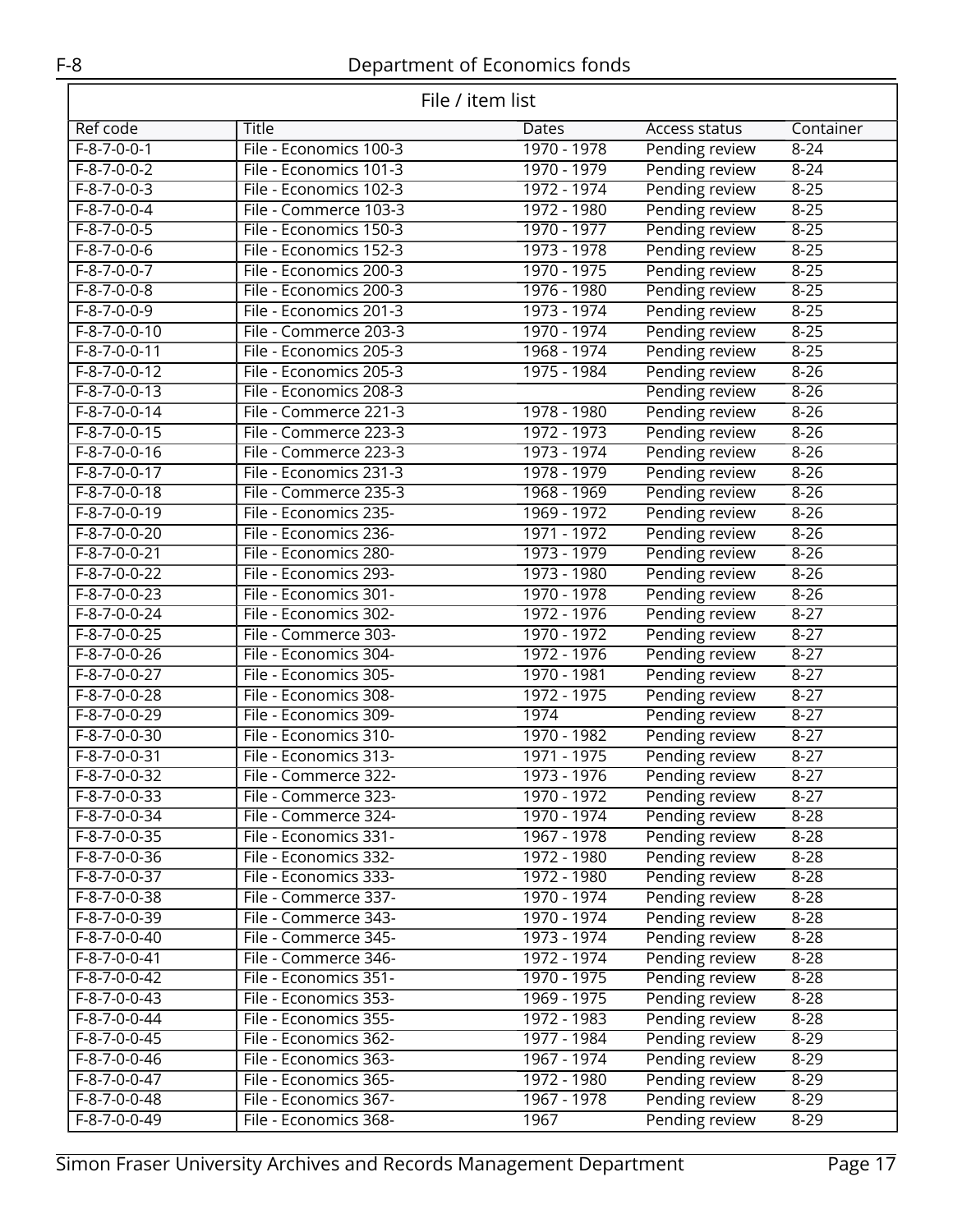| $F-8-7-0-0-50$             | File - Commerce 370-  | 1970        | Pending review        | $8 - 29$ |  |  |
|----------------------------|-----------------------|-------------|-----------------------|----------|--|--|
| $F-8-7-0-0-51$             | File - Commerce 371-  | 1971 - 1975 | Pending review        | $8 - 29$ |  |  |
| $F-8-7-0-0-52$             | File - Commerce 373-  | 1970 - 1975 | Pending review        | $8 - 29$ |  |  |
| $F-8-7-0-0-53$             | File - Economics 380- | 1970 - 1972 | Pending review        | $8 - 29$ |  |  |
| $F-8-7-0-0-54$             | File - Economics 381- | 1976 - 1981 | Pending review        | $8 - 29$ |  |  |
| $F-8-7-0-0-55$             | File - Economics 386- | 1973 - 1979 | Pending review        | $8 - 29$ |  |  |
| $F-8-7-0-0-56$             | File - Commerce 387-  | 1971 - 1974 | Pending review        | $8 - 29$ |  |  |
| $F-8-7-0-0-57$             | File - Economics 390- | 1970 - 1978 | Pending review        | $8 - 29$ |  |  |
| $F-8-7-0-0-58$             | File - Commerce 393-  | 1970 - 1980 | Pending review        | $8 - 29$ |  |  |
| $F-8-7-0-0-59$             | File - Economics 395- | 1972 - 1976 | Pending review        | $8 - 29$ |  |  |
| $F-8-7-0-0-60$             | File - Economics 396- | 1972 - 1976 | Pending review        | $8 - 30$ |  |  |
| $F-8-7-0-0-61$             | File - Economics 397- | 1970 - 1974 | Pending review        | $8 - 30$ |  |  |
| $F-8-7-0-0-62$             | File - Economics 401- | 1973 - 1974 | Pending review        | $8 - 30$ |  |  |
| $F-8-7-0-0-63$             | File - Economics 404- | 1972 - 1973 | Pending review        | $8 - 30$ |  |  |
| $F-8-7-0-0-64$             | File - Economics 406- | 1972        | Pending review        | $8 - 30$ |  |  |
| $F-8-7-0-0-65$             | File - Economics 409- | 1970 - 1972 | Pending review        | $8 - 30$ |  |  |
| $F-8-7-0-0-66$             | File - Economics 410- | 1972 - 1978 | Pending review        | $8 - 30$ |  |  |
| $F-8-7-0-0-67$             | File - Commerce 413-  | 1970 - 1974 | Pending review        | $8 - 30$ |  |  |
| $F-8-7-0-0-68$             | File - Commerce 422-  | 1970 - 1971 | Pending review        | $8 - 30$ |  |  |
| $F-8-7-0-0-69$             | File - Commerce 423-  | 1970 - 1974 | Pending review        | $8 - 30$ |  |  |
| $F-8-7-0-0-70$             | File - Commerce 424-  | 1968 - 1974 | Pending review        | $8 - 30$ |  |  |
| $F-8-7-0-0-71$             | File - Commerce 428-  | 1974        | Pending review        | $8 - 30$ |  |  |
| $F-8-7-0-0-72$             | File - Commerce 429-  | 1970        | Pending review        | $8 - 30$ |  |  |
| $F-8-7-0-0-73$             | File - Economics 431- | 1972 - 1973 | <b>Pending review</b> | $8 - 30$ |  |  |
| $F-8-7-0-0-74$             | File - Economics 435- | 1974        | Pending review        | $8 - 30$ |  |  |
| $F-8-7-0-0-75$             | File - Commerce 436-  | 1970 - 1974 | Pending review        | $8 - 30$ |  |  |
| $F-8-7-0-0-76$             | File - Economics 440- | 1969 - 1974 | Pending review        | $8 - 30$ |  |  |
| $F-8-7-0-0-77$             | File - Economics 442- | 1977 - 1978 | Pending review        | $8 - 30$ |  |  |
| $F-8-7-0-0-78$             | File - Commerce 443-  | 1969 - 1974 | Pending review        | $8 - 30$ |  |  |
| $F-8-7-0-0-79$             | File - Commerce 445-  | 1967 - 1972 | Pending review        | $8 - 30$ |  |  |
| $F-8-7-0-0-80$             | File - Commerce 446-  | 1970 - 1971 | Pending review        | $8 - 30$ |  |  |
| $F-8-7-0-0-81$             | File - Economics 449- | 1971        | Pending review        | $8 - 30$ |  |  |
| $F-8-7-0-0-82$             | File - Economics 455- | 1970 - 1972 | Pending review        | $8 - 30$ |  |  |
| $F-8-7-0-0-83$             | File - Economics 465- | 1970 - 1971 | Pending review        | $8 - 30$ |  |  |
| $F-8-7-0-0-84$             | File - Commerce 478-  | 1970 - 1974 | Pending review        | $8 - 30$ |  |  |
| F-8-7-0-0-85               | File - Economics 480- | 1976        | Pending review        | $8 - 31$ |  |  |
| F-8-7-0-0-86               | File - Economics 481- | 1971 - 1974 | Pending review        | $8 - 31$ |  |  |
| F-8-7-0-0-87               | File - Economics 483- | 1972 - 1974 | Pending review        | $8 - 31$ |  |  |
| $F-8-7-0-0-88$             | File - Economics 484- | 1973        | Pending review        | $8 - 31$ |  |  |
| F-8-7-0-0-89               | File - Economics 486- | 1969 - 1972 | Pending review        | $8 - 31$ |  |  |
| F-8-7-0-0-90               | File - Commerce 488-  | 1969 - 1974 | Pending review        | $8 - 31$ |  |  |
| $F-8-7-0-0-91$             | File - Economics 489- | 1971        | Pending review        | $8 - 31$ |  |  |
| F-8-7-0-0-92               | File - Economics 490- | 1970 - 1971 | Pending review        | $8 - 31$ |  |  |
| $F-8-7-0-0-93$             | File - Economics 491- | 1974        | Pending review        | $8 - 31$ |  |  |
| $F-8-7-0-0-94$             | File - Economics 492- | 1972 - 1973 | Pending review        | $8 - 31$ |  |  |
| F-8-7-0-0-95               | File - Economics 493- | 1974        | Pending review        | $8 - 31$ |  |  |
| F-8-7-0-0-96               | File - Economics 496- | 1969 - 1976 | Pending review        | $8 - 31$ |  |  |
| F-8-7-0-0-97               | File - Commerce 498-  | 1977        | Pending review        | $8 - 31$ |  |  |
| F-8-7-0-0-98               | File - M.B.A. 605-    | 1981        | Pending review        | $8 - 31$ |  |  |
| Carios E 0 0. Dublications |                       |             |                       |          |  |  |

### <span id="page-17-0"></span>Series F-8-8: Publications

Date: 1967 - 1980 (date of creation)